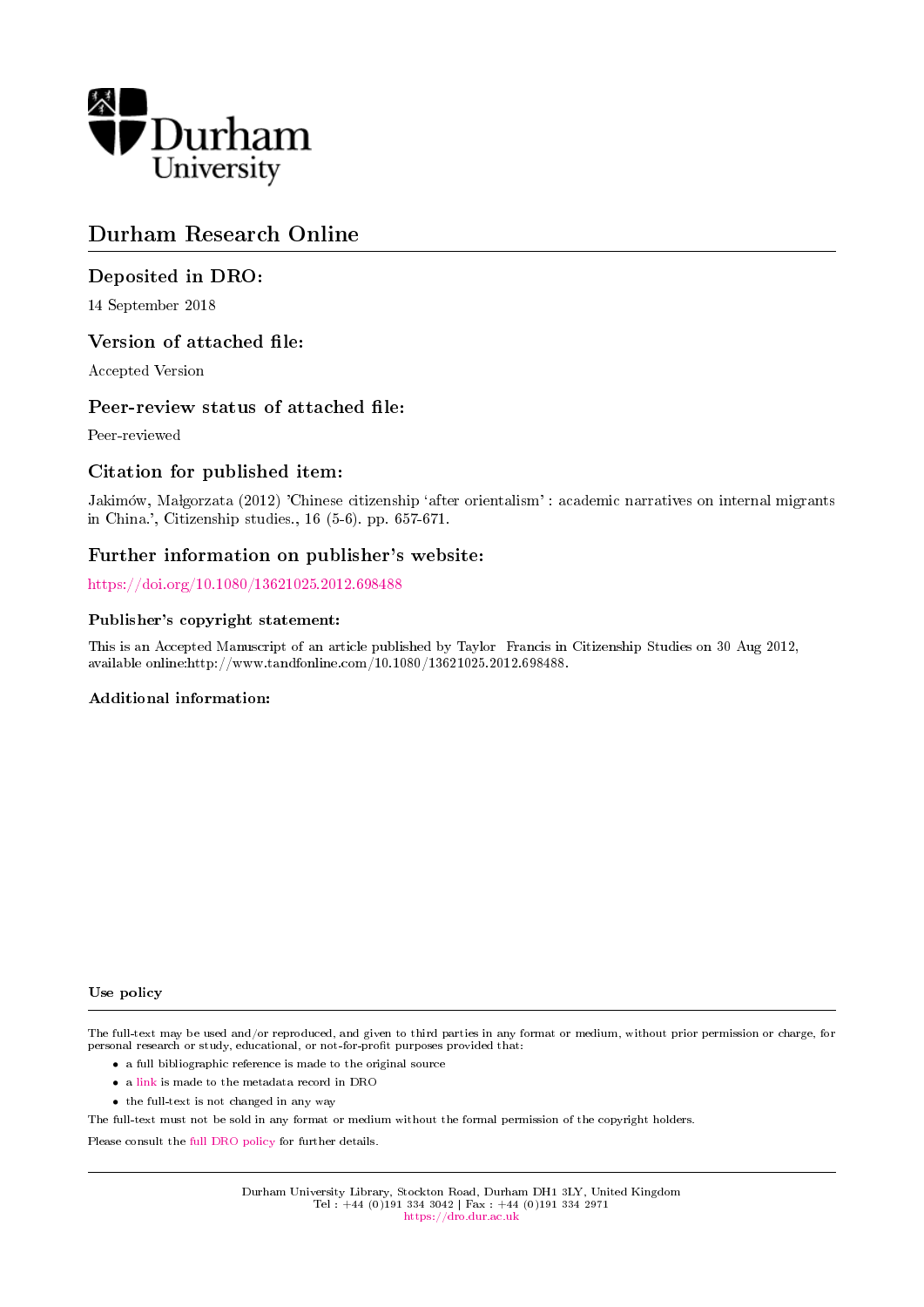## **Chinese citizenship 'after orientalism': academic narratives on internal migrants in China.**

Małgorzata Jakimów<sup>1</sup>

(This is a final accepted manuscript for publication received 2 April 2012, but it is an author's copy. In order to cite, please consult the publication on the Taylor and Francis website available here:<http://www.tandfonline.com/doi/abs/10.1080/13621025.2012.698488> )

*Department of Politics, University of Manchester, Manchester, UK*

In this article I inquire into the possibility of citizenship 'after orientalism' by examining Chinese academics' writings on internal migrants in China. The popular narratives of migrants represent them as 'peasant workers in need of becoming urban citizens'. These representations are based on understanding of citizenship as necessarily urban and modern, which is reminiscent of Weber's theory of citizenship, and is based on mechanisms of 'internal orientalism'. I argue that contrary to the popular understanding of 'post-oriental' as 'resistance to the West', it is the process of the boundary-transgression between rural and urban, rather than the non-Western ideas of citizenship, that opens space for citizenship 'after orientalism' in China. This process of boundary-transgression can be mapped through new practices of naming and narrative-setting in the literature on internal migrants, which emphasise subjective character of group boundaries and appeal for recognition of urban and migrant identities. It is through these instances of boundary-transgression between urban and rural that orientalism embedded in the Chinese notion of citizenship is challenged.

Keywords: citizenship in China, internal migrants, internal orientalism, Chinese academics, boundary-transgression, Max Weber

Citizenship has long been understood as regime particular to 'Western'<sup>2</sup> nation-states and only transplanted to non-'Western' cultures in the process of colonisation. However, the first decade of the  $21<sup>st</sup>$  century brought forward criticism of such a nation-statebound and Euro-centric view of citizenship. The reformulation of citizenship beyond the Marshallian triad of civil, political and social rights, towards recognition of rights along the lines of de-nationalisation (Isin and Wood, 1999: vii) marks this trend. The dominant focus on citizenship as a status or practice was challenged as insufficient and a new framework of 'acts of citizenship' was proposed to account for those acts of agents-citizens, which go beyond the legal status or already defined practices of citizenship (Isin and Nielsen, 2008: 1-2). Concomitantly, there has been a push towards decentralisation of citizenship studies from its Euro-centric perspective. The calls for inclusion of 'alternative' theories of citizenship from non-'Western' viewpoints were to account for 'subaltern' voices, which have been marginalised by the processes of colonisation in the non-'Western' world and ensuing orientalisation of these cultures in

 $\overline{a}$ 

<sup>&</sup>lt;sup>1</sup> Email: miakimow@hotmail.co.uk, [m.jakimow@sheffield.ac.uk](mailto:m.jakimow@sheffield.ac.uk) All the translations in this article were done by the author.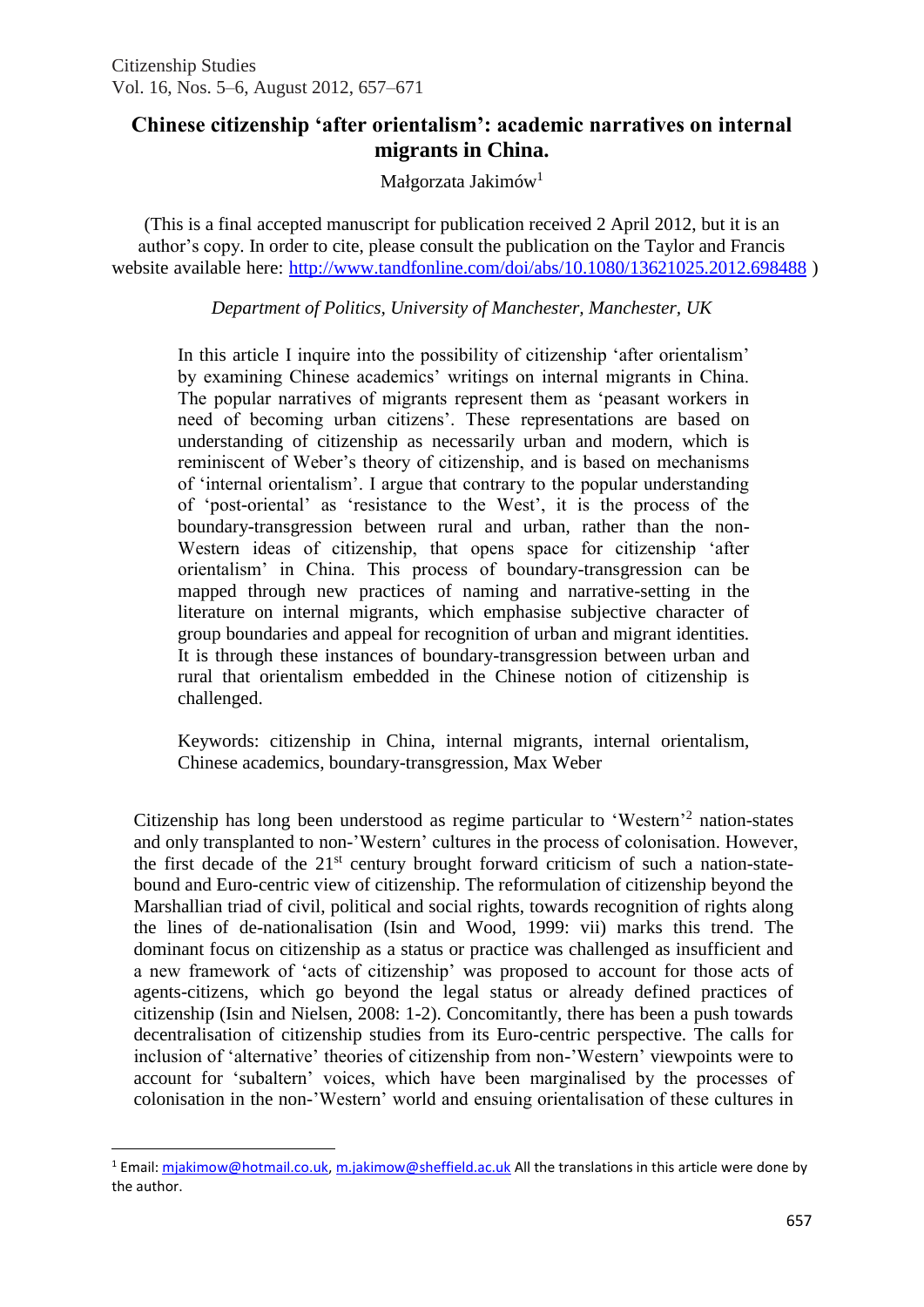'Western' academia (Delanty, 2009: 129, Isin and Wood, 1999: 5-6). There has been a growing interest in 'alternative' expressions of citizenship in citizenship studies.

However, if we are to turn to those alternative expressions of citizenship in the non-'Western' world, we first need to ask how we divorce them from the orientalised East-West binary divide? How do we describe the 'alternative' forms of citizenship if the very name and definition of citizenship is embedded in European experience? In this light, which developments in Chinese academia can be viewed as breaking away from the influence of orientalism? In this article I will show that conceptualisation of citizenship, which challenges orientalism, does not necessarily have to be 'alternative'. I will argue that attempts at distinguishing traces of thought which are 'Western' from those which are 'indigenous' in order to account for something 'original' would most likely lead to a repetition of the binary divisions introduced by orientalism. Nowadays it is almost impossible to divorce the ways in which Chinese academics build theories from 'Western' influences. The 'Western' influences are deeply ingrained in China through discourses such as modernisation and nationalism, which even if they were remoulded in a Chinese way, originated in the West (Chen, 1995: 4, Delanty, 2009: 256-258). Therefore, while the search for alternative expressions of citizenship stems from a rejection of orientalised and West-centred understandings of citizenship, there is a danger of re-enacting of the orientalised East-West binary instead of problematizing it.

In this paper I will argue that 'challenging orientalism', when this 'challenging' takes form of emancipation from the West, only leads to a repetition of essentialised and nationalised understanding of citizenship. Yet, if one understands 'challenging orientalism' in a wider sense, as an instance of boundary-transgression (crossing, questioning, challenging) between migrants and a host community, between citizens and non-citizens, between Self and Other, and finally between East and West, then indeed the search for citizenship 'after orientalism' in the Chinese academia can gain a new perspective. By analysing Chinese academic discussions around the question of internal migrants' citizenship in China, I will demonstrate that in Chinese academia, the instances of challenging orientalism are located in such practices of boundarytransgression.

In this paper, I will first discuss what can be understood as 'orientalism' and 'post-orientalism'. Next, I will analyse the context behind the citizenship regime in China, especially with regard to internal migrants in China. I will then discuss how 'Western' and 'indigenous' concepts of citizenship have been understood and employed in Chinese academia. I will show why the search for 'alternative' concepts of citizenship does not necessarily lead to citizenship 'after orientalism'. In the final part I will show that it is rather through questioning of the dominant language and narratives representing migrants that Chinese scholars transgress the boundary between rural and urban and redeem migrants as 'citizens'. I will argue that these instances of boundarytransgression also challenge the East-West essentialism by questioning what it means to be a 'citizen' and conclude that it is these moments of boundary-transgression that can be understood as citizenship 'after orientalism'.

## **Orientalism, China and the theories of citizenship in 'Western' academia**

In the field of citizenship studies, the decentralising trend, away from the focus on 'Western' experience, stems from the post-colonial critique of orientalism. One of the main meanings of orientalism, a term originally used by Edward Said, was 'a way of coming to terms with the Orient that […] helped to define Europe (or the West) as its contrasting image' (Said, 1978: 1-2). Since Said's publication, the theory of Orientalism has been extended to account for a wider experience than just the encounter between the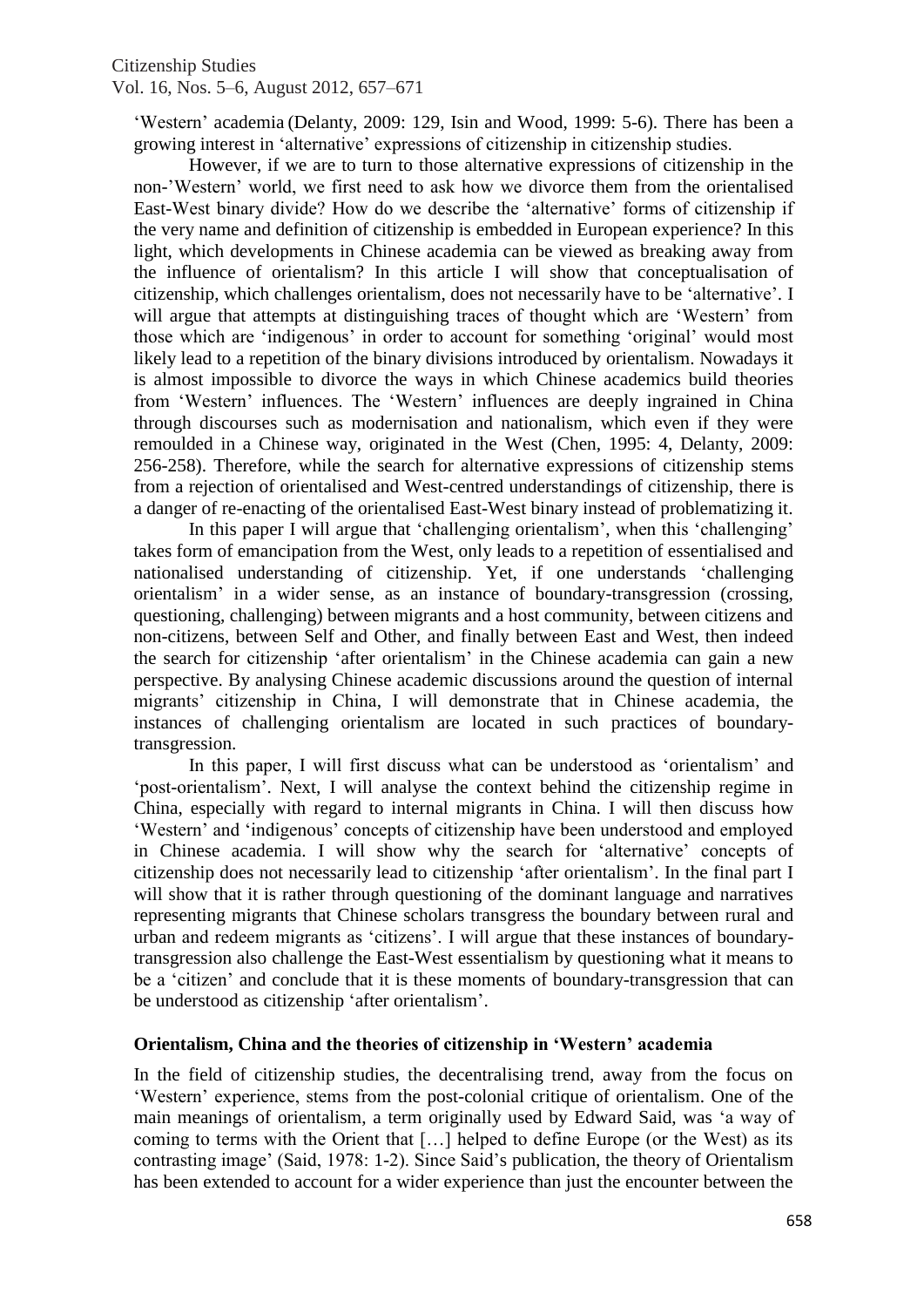Middle East and Western Europe. One of such extensions of the original theory was its application to the China-West relations. Ho-fung Hung, for instance, looks at the power politics behind various orientalised representations of China in the West from the  $17<sup>th</sup>$  to 19<sup>th</sup> century: those which idealised China, and vilified it. He points out that those representations used the narrative of hierarchical linear progress, where China was portrayed as uniform, timeless and essentialised in contrast to diverse and complex West. This portrayal served the political agendas of actors such as Jesuits and Jansenits in France, French monarch as well as the 19<sup>th</sup> century German state (Hung, 2003).

While the above understanding of the theory of Orientalism focuses on the East-West relationship, there is also another way of looking at how the discourse of orientalism is being redistributed through mechanisms of modernity. For instance, Maifair Yang (2011) shows how Western orientalist discourse was absorbed in China with disastrous effects on local religiosities. She calls the process of appropriation of Western theories by Chinese elites and official classes 'colonization of consciousness' and explains how in result Chinese started viewing themselves through the lenses of Western orientalism, seeing anything non-modern as 'backward' and 'shameful' (Yang, 2011: 7,13).

This understanding, which emphasises the redeployment of orientalist discourse within the state, is also used in the notion of 'internal orientalism'. 'Internal orientalism' is a situation when one group within the state creates its own image and secures its dominant position through representation of another group as its 'Other'. In China there are many groups who played the role of orientalised 'Others' within the state; for instance minorities and women (see Schein, 1997 and Gladney, 2004). In this paper I will discuss how orientalised representations of internal migrants as 'backward peasants' has helped in establishing of the identity of the modern, urban 'Self'.

An example of how this mechanism of 'internal orientalism' is bound to the forces of modernity is the striking similarity between the understanding of citizenship in contemporary China and Max Weber's description of citizenship as necessarily urban (and Occidental). As Mayfair Yang (2011: 8) fairly pointed out, there is little research, which looks at the microcosmos of influences of orientalism within the postcolonial states. Other than the discussions on the 'alternative modernities' in Asia (see Delanty, 2009: 256-258), there has been little research conducted on the internal struggle which has accompanied the incorporation of Western theories by Chinese elites and officials in China. Such focus can help us understand how citizenship in China is conditioned by internal redeployment of orientalist strategies. One of such theories is the understanding of citizenship which was consolidated in Max Weber's theory, and which is based on mechanisms of 'internal orientalisation' of the rural population. In China, through various processes (that I will discuss in the next section) a remarkably similar understanding of citizenship endures.

The main reason why Weber's theory of citizenship is usually viewed as orientalist is its insistence that citizenship could not be conceived of outside of the city, and more specifically – Occidental city (Weber, 1951: 14, Weber, 1963: 1226 - 1228, 1233). Weber explains that it is so, because the city gives space for formation of solidarities based not on kinship, but on spontaneous association between people who are not related by links of blood (Weber, 1951: 13). This theory of necessitating the city-membership in order to be recognised as a citizen was criticised as Euro-centric because it was modelled after an ideal of the Greek polis (Isin, 2002: 11, 18-21) and it stipulated that citizenship should be automatically equated with 'legal status'. Such interpretation ignored those expressions of citizenship in Western and non-Western locations, which were not necessarily institutionalised (Isin and Wood, 1999: 5).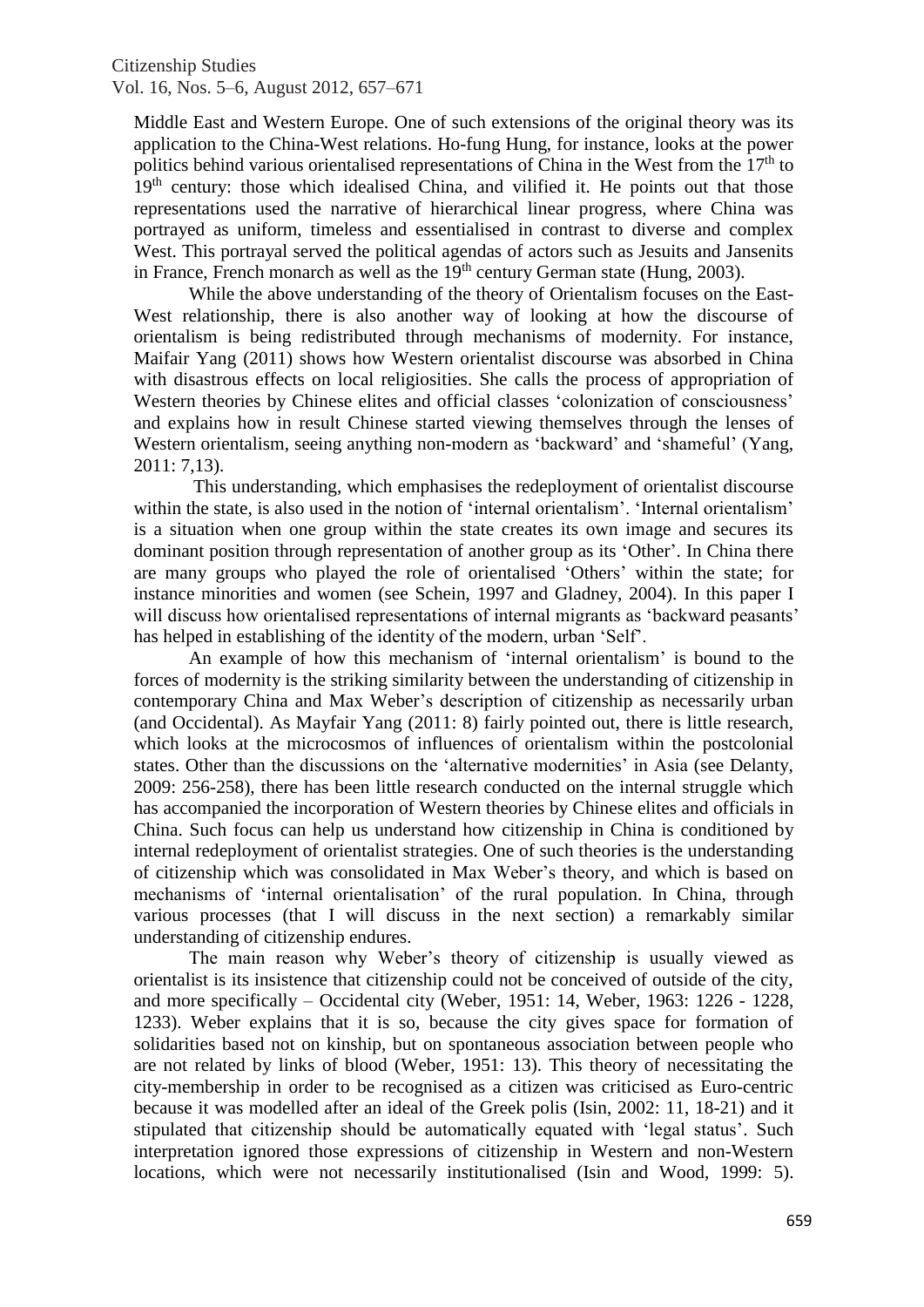However, the orientalism of this theory also served as a political instrument, as it was bound to a specific power-politics in the beginning of  $20<sup>th</sup>$  century, which I will explain in the next paragraph.

The juxtaposing urbanite-citizen with peasant-non-citizen, which Weber introduces in his theory is neither a solitary attempt nor detached from the general spirit of his era. As Eugen Weber explains (1976: 3) that the 'internal orientalisation' of peasants (and impoverished migrants to the city) as 'savages' was rather commonplace in modernising and industrialising 19<sup>th</sup> century France. Therefore, as what Max Weber solidified into a 'scientific' theory was in fact a commonplace attitude towards peasants as non-citizens in modernizing Western Europe, the theory cannot be separated from the powerful discourses of modernity and industrialisation. More so, Max Weber's understanding of citizenship as urban and Occidental was subordinated to the concrete political aims of the state (in this case – German state). Ho-feng Hung explains that at the beginning of the 20<sup>th</sup> century knowledge of the East was pervaded by discourses of science, rationality and racism, which were used to explain the social changes in Europe and to justify the superiority of Western civilisation (Hung, 2003: 272). The portrayal of China as backward (present in the late writing of philosophers such as James Legge and J.J.M. de Groot) was greatly influenced by the scholarship of Max Muller, whose research was funded by the German government and was to serve building of the unified, ethnic German state. As Hung argues, these writings were the main inspiration behind Weber's critique of Chinese religion and also a main foundation for his argument why rationality and capitalism were unique to Occidental culture (Hung, 2003: 267, 271). As I will present further in this paper, this 'Weberian' understanding of citizenship as non-rural has become a cornerstone of the contemporary regime of citizenship in China. Although Max Weber is not specifically cited in Chinese discussions on citizenship, the way citizenship is understood in contemporary China is remarkably reminiscent of the way it was understood in Europe during the prominence of his theory.

If the above discussions related to the way orientalism has been understood and redeployed, what developments can be interpreted as 'challenging orientalism'? Nevzat Soguk defines the 'post-oriental' subject as someone who resists 'Western' domination (Soguk, 1993: 364). Such popular understanding of 'post-oriental' as 'resistance to the West' is the one which I wish to problematise, because it re-produces the essentialised category of the 'Self'. Instead, I intend to illustrate that in order to resist the 'internalised orientalism', the scholarship must be seated in the instances of boundarytransgression. Consequently, in order to show the multiple understandings of orientalism (as 'internal orientalism', as 'occidentalism' and as 'orientalist technologies'), I prefer to refer to those attempts in scholarly works I will discuss here as 'challenging orientalism' or 'after orientalism', rather than 'post-oriental'.

## **Rural-to-urban migrants in China and the question of citizenship**

Before I proceed with the discussion on citizenship as a discourse in China, the historical background on the relationship between citizenship regime, the urban/rural divide and internal migration is needed. The citizenship regime in China has been an on-going product of a hybridisation of domestic and foreign influences. The traditional relationship between city and countryside in pre-modern Qing empire has been often portrayed as based on balanced economic and cultural exchanges between rural and urban, where rural life and identities were not seen as inferior, but rather ideal. Many rural migrants to the cities would return to villages to cultivate land or teach. Such equilibrium shifted after the first Opium War in 1840, which resulted in the rapid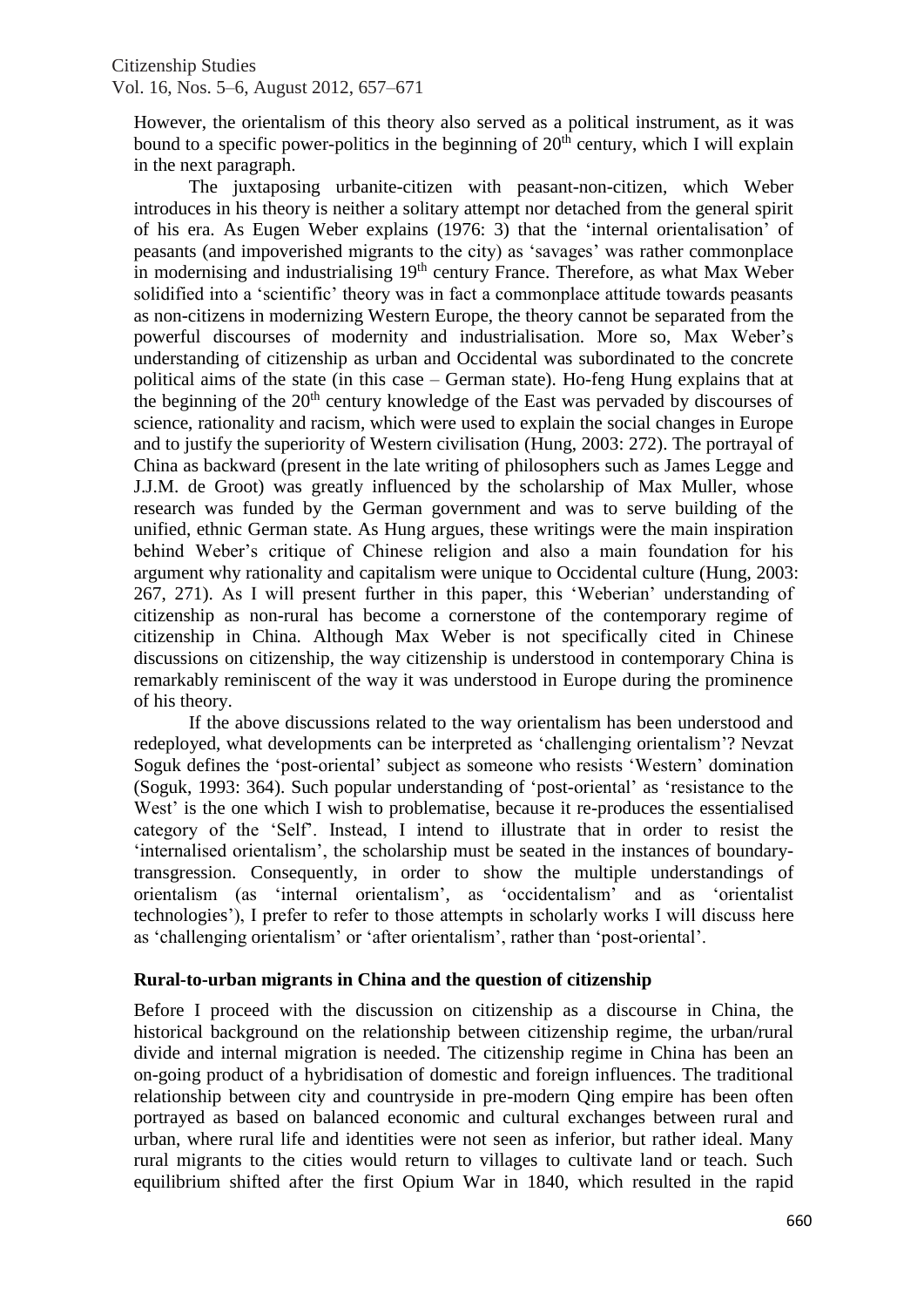growth of coastal cities, and brought about crime, prostitution, opium addiction and alienation of Chinese inhabitants from public spaces by the colonial overlords. After taking power over in 1949, the Communists wanted to renounce anything that they associated with pre-modern 'feudalism' or 'bourgeois' class (urban merchants) in the Republican Era and with Western colonialism (Whyte and Parish, 1984: 10-16).

In this new regime, the urbanities were to receive secure employment, education and food ratios. In order to realise this modernisation and urbanisation dream and secure inflow of resources to the cities to satisfy the urbanities, the government introduced a hereditary system of *hukou* (household registration number) policy. The *hukou* system emulated the internal passport *propiska* system in the Soviet Union dividing citizens into rural and urban residents. In result the underprivileged workforce was to be contained and immobilised in the countryside in the way which, as Dorothy Solinger argues, reminded the process of 'internal colonisation' (Solinger, 1999: 27). After the economic reforms were initiated in 1978 the *hukou* system has been gradually relaxed. Today the *hukou* system still denies social rights to rural *hukou* holders, such as free medical care, employment benefits or free education for migrants' children, especially in the biggest cities (Solinger, 1999: 4, Hsu, 2009: 130-131).

Although throughout both Empire (from the  $12<sup>th</sup>$  century) and the Republican period there were no strict restrictions as such of population movement, the system of registration (for tax purposes and neighbourhood patrols) had existed in China during Imperial times (Solinger, 1999: 28-29). Yet, it had never (at least in China) led to a wedge between countryside and cities, that would elevate urbanities as privileged citizens (Solinger, 1999: 32). Only during the Republican era, in cities like Shanghai, did a bourgeois class begin to emerge, for which the notion of *shimin* (urban citizen) was used for the first time. However, Solinger argues that the *de facto* division of Chinese society into two classes, rural and urban, was unprecedented in China and was only introduced by the *hukou* system in the 1950s (Solinger, 1999:27). Yet, while Solinger places blame for the urban-centred idea of citizenship in China solely on the *hukou* system, I will later illustrate that by looking at the academic discussions on citizenship in China, one may learn that citizenship in China should rather be understood through wider discourses at play.

The Soviet version of Marxism introduced and strengthened many of the Western discourses in China; most visibly, that of the teleological idea of history and of linear progress (Chen, 1995: 4). Subsequently, after the 'opening to the world reforms' some new narratives, other than Communism, came to the fore. The narratives of development and progress became even more pronounced and running parallel was the process of further downgrading of peasant identities as anti-modern and not fitting with the 'powerful progressive nationalist historical narrative' (Yang, 2011: 5, 6). Over the past three decades, the inequality of the system came to be even more tangibly experienced by those who migrated to Chinese cities. Nowadays, the migrants (in Chinese most commonly referred to as 'peasant workers' - *nongmingong*) amount to about 200 million people (Tunon, 2006: 5, Amnesty International, 2007). With migration, the process of marginalisation of the peasantry did not only not disappear, but the capitalist and market-orientated mind-set of urbanities enhanced the discrimination (Solinger, 1999: 9). Yet, as migrations exposed the huge inequalities that the *hukou* system caused, they also renewed the academic discussion on citizenship in China.

Today, although the *hukou* legislation still remains unchanged in most Chinese cities, there have been some developments, which to an extent mitigate the negative impact of the *hukou* system. For instance, as part of the membership requirements for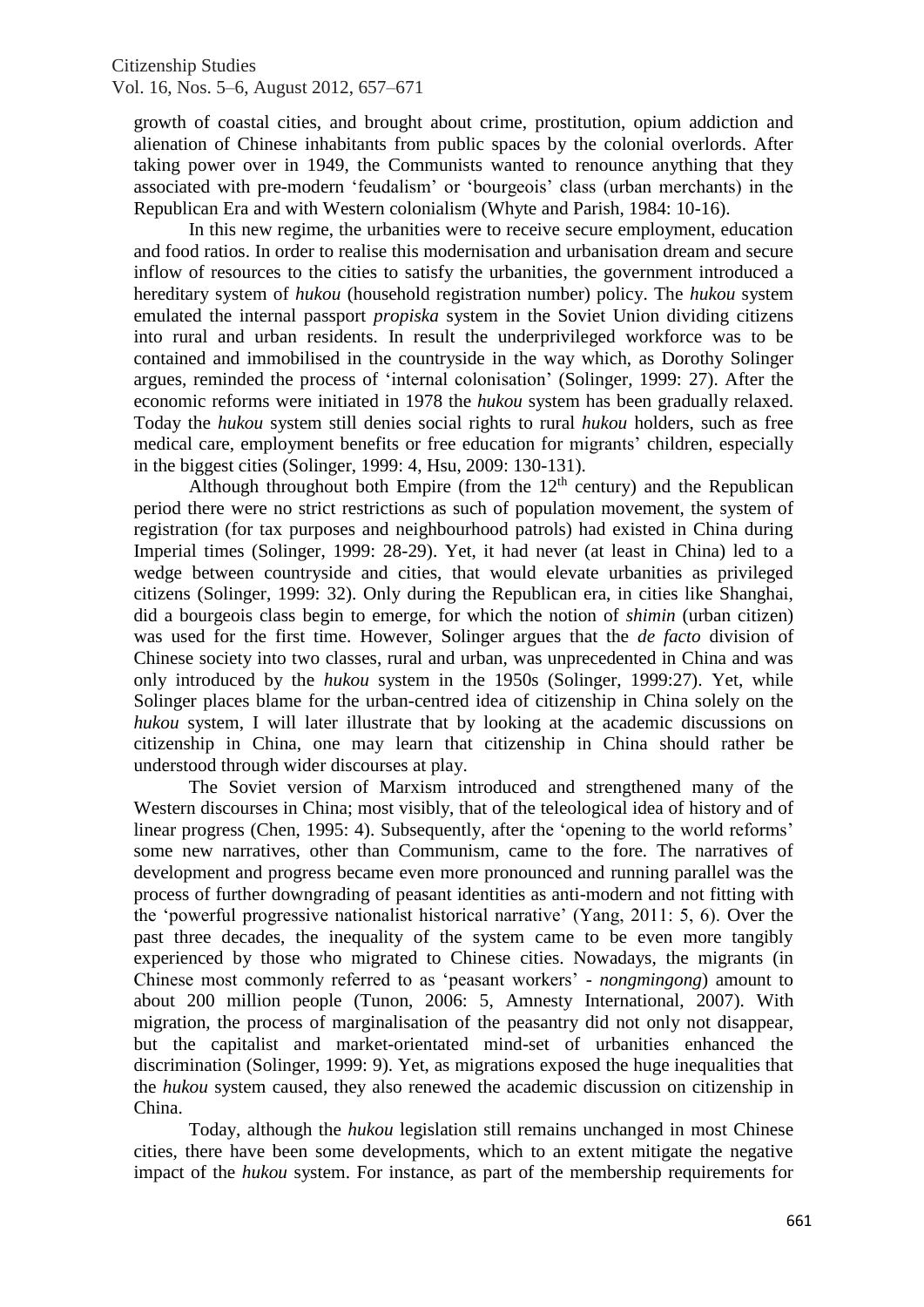China's accession to the WTO, factories in China were put under a legal obligation to guarantee basic benefits for all workers, including migrants, such as pension funds, medical insurance and workplace accident insurance. However, this has been resisted by the factory owners and scarcely implemented (Cai, 2008: 68). Additionally, in 2008 the government issued a new 'Contract Labour Law', which introduced packages of rights and benefits for all workers. Yet, as Cai noted (2008: 68), the extension of some of the rights to migrant workers changed little in the daily lives of migrants, as the market pressure for cheap labour means that migrants' income remains low, which is the main reason for the poor economic situation of migrants. Chen Yingfang also emphasised that although central government strives to reform the *hukou* system, this process is hindered by the local governments, who oppose such transformation as the existence of the *hukou*  system better serves their interests (Chen, 2005: 121). However, the extent to which these 'interests' are determined in the first place by the pressures for meeting development targets imposed by the central government remains an open question.

This focus on migrants' lack of substantive citizenship, which was initiated by Solinger, was popularised extensively in the discussion on migrant citizenship within and outside of China. For instance, following Solinger, Chen Yingfang employs the idea of migrants as 'non-citizens', because of their restricted citizenship rights in the city (Chen, 2005: 121). The interest in abolishment of the *hukou* system is now propagated far beyond academia. There are many voices wishing for abolishment of the *hukou*  system, such as the calls of editors of some newspapers in China (DaHeWang-DaHeBao, 2010) or some international organisations and NGOs (Amnesty International, 2007, Wang, 2008). The sprouting of NGOs in China, and the involvement of different agents in the process of negotiation of migrants' citizenship increased pressures to abolish the *hukou* system altogether. The increasing interest of international bodies and Chinese and foreign media has publicised migrants' situation and has reshaped attitudes towards them. The attitude of the urban population has also become more inviting and sympathetic towards migrants (personal communication with the head of migrantorientated student association in Zhejiang University on 24 September 2011 and with a professor working on migrants issues from Zhejiang University on 18 November 2011).

Although many of Solinger's findings are still valid, there is certain limitation to her argument. While discussing migrants' citizenship, Solinger and many who followed in her footsteps, put emphasis on substantive rights of citizenship. This overlooks other understandings of citizenship, which, if acknowledged, could show migrants not as victims, but as active agents, constituting themselves as citizens (such as those propagated by NGOs in China). There is little engagement with the theories of citizenship beyond the focus on *hukou* and little questioning of the discourses, other than *hukou,* which condition the current citizenship regime in China. The *hukou* system, and with it the question of substantive rights, remains the core interest of the Chinese and 'Western' researchers. However, as it will be shown in the last part of this paper, only by going beyond the narrative of *hukou* and by accounting for other factors behind the citizenship regime in China can the rift between rural and urban population be challenged.

## **The conceptualisation of citizenship in Chinese academia**

In this section I will present how 'Western' and Chinese ideas of citizenship have been incorporated into the process of Chinese state-building. I will show how the notions of rural and urban were played out in the discourse of citizenship in the way, which is reminiscent of Weberian understanding of citizenship.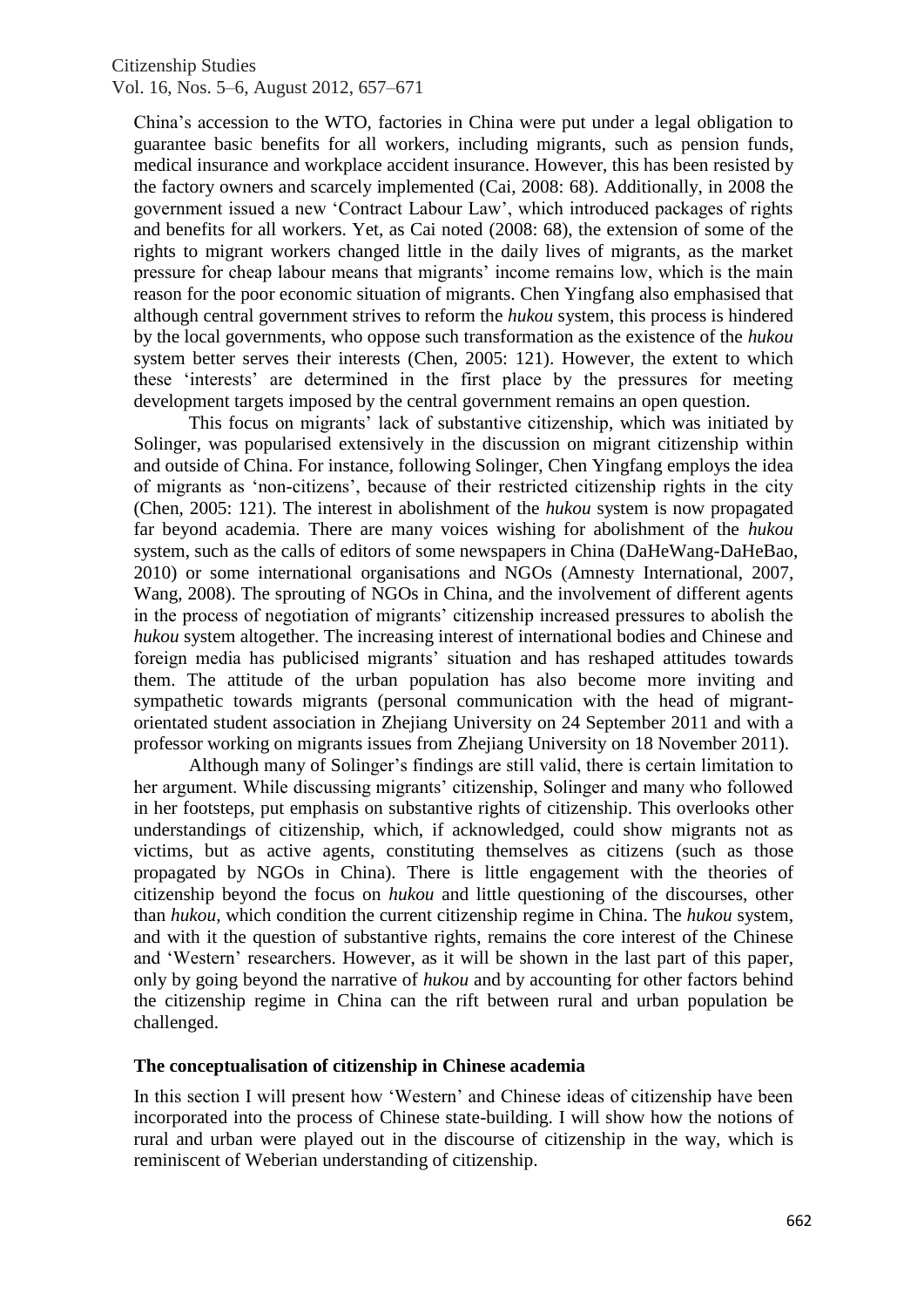'Western' theories of citizenship were first adapted in Chinese context in the Republican period (1912 - 1949). The Chinese terms for 'citizen' started emerging in parallel to the implementation of the modernisation project in China and they were hybrids of 'Western' and 'indigenous' influences (Zarrow, 1997: 5). Contemporarily there are several Chinese words, which could be translated as 'citizens'*,* most important of which are *gongmin* (public people)*, shimin* (city people) and guomin (people of the state)<sup>3</sup>. All the above terms for 'citizen' share the second character of *min*, which means 'the people' (who are both ruled and who sanction the ruler's authority). Therefore, the first concept that could actually be understood as a concept of 'citizenship' was the premodern Confucian term of *minben* ('people as the basis'), which used the above explained meaning of '*min*' (Harris, 2002:187). However, since Confucianism holds that the relationship between state and society is a 'harmonious pact' (*minyue*), the contract between society and the state was unthought-of (Zarrow, 1997:13). Chih-Yu Shih further argues that the relationship between emperor and the people was compared to the relationship between father and son and the state itself was portrayed as a form of extended family (Shih, 2002; 233).This Confucian representation of state-society relations is still present in China, with a striking example of the current usage of 'harmony' (*hexie*) rhetoric in the Chinese public space and propaganda. Yet, it is this strategy of stressing unity and 'harmony' that has long helped to marginalise 'the internal Other' in order to strengthen the project of building a unified, modern nationstate (Barabantseva, 2011: 4-5). This does not only relate to ethnic and religious minorities, but also concerns the way peasants and consequently, internal migrants, have been portrayed in the discourse on citizenship.

This tension between urban and rural is encapsulated in the very name for 'citizen' in Chinese language. Although *gongmin* (public people) is a core of the notion for citizenship (*gongminquan*), indeed a word most commonly used in China to depict 'citizen' is *shimin* (urban citizen). *Shimin* originated in the Republican period to reflect the city associations' attempts at self-governance in a relative autonomy from the state (Harris, 2002: 188). In this sense it directly incorporated the Weberian understanding of citizen, although there are arguments that the urban merchant class in the late Qing and Republican Era had never attained similar autonomy to that of their counterparts in Western European cities (Yujiro, 1997:137). In contemporary China, however, the notion of *shimin* is somewhat ambiguous. On one hand it is used to depict 'citizen', but on the other hand it is also popularly understood as an administrative term meaning 'an urban*-hukou*-holder living in a city' (as it did during the Maoist period) (Harris, 2002: 188, Chen, 2008: 120). However, there is certain politics of exclusion present in both, even the latter, more 'casual' usage of the notion of *shimin*.

This exclusionary character of *shimin* is reflected in the notion of *shiminhua* ('becoming a citizen' or 'turning/being turned into citizen'). In Chinese academic texts, the transformation from rural to urban, as in the culture, the identity, the sense of belonging, but also, more technically, as an instance of attaining urban citizenship rights, is generally called *shiminhua* (eg. Cai, 2008). S*himinhua* is often used interchangeably with the most common translation for 'citizenship' (*gongminquan* or *shiminquan*) to simply depict a state of possessing citizenship rights (Wang, 2009: 126). To illustrate the pervasiveness of understanding citizenship as urban privilege, the politics behind the notions of *gongminquan/shiminquan* is illustrative. *Shiminquan/gongminquan* literally means 'citizenship rights' and it is different from the translation for citizenship status*gongmin zige* (or *shimin zige*). Chen Yingfang argues that *gongmin zige*/*shimin zige* is a more inclusive term than *gongminquan/shiminquan* (Chen, 2005: 120). For instance, Ren Lixin understands the  $45<sup>th</sup>$  article of the Chinese constitution as endowing all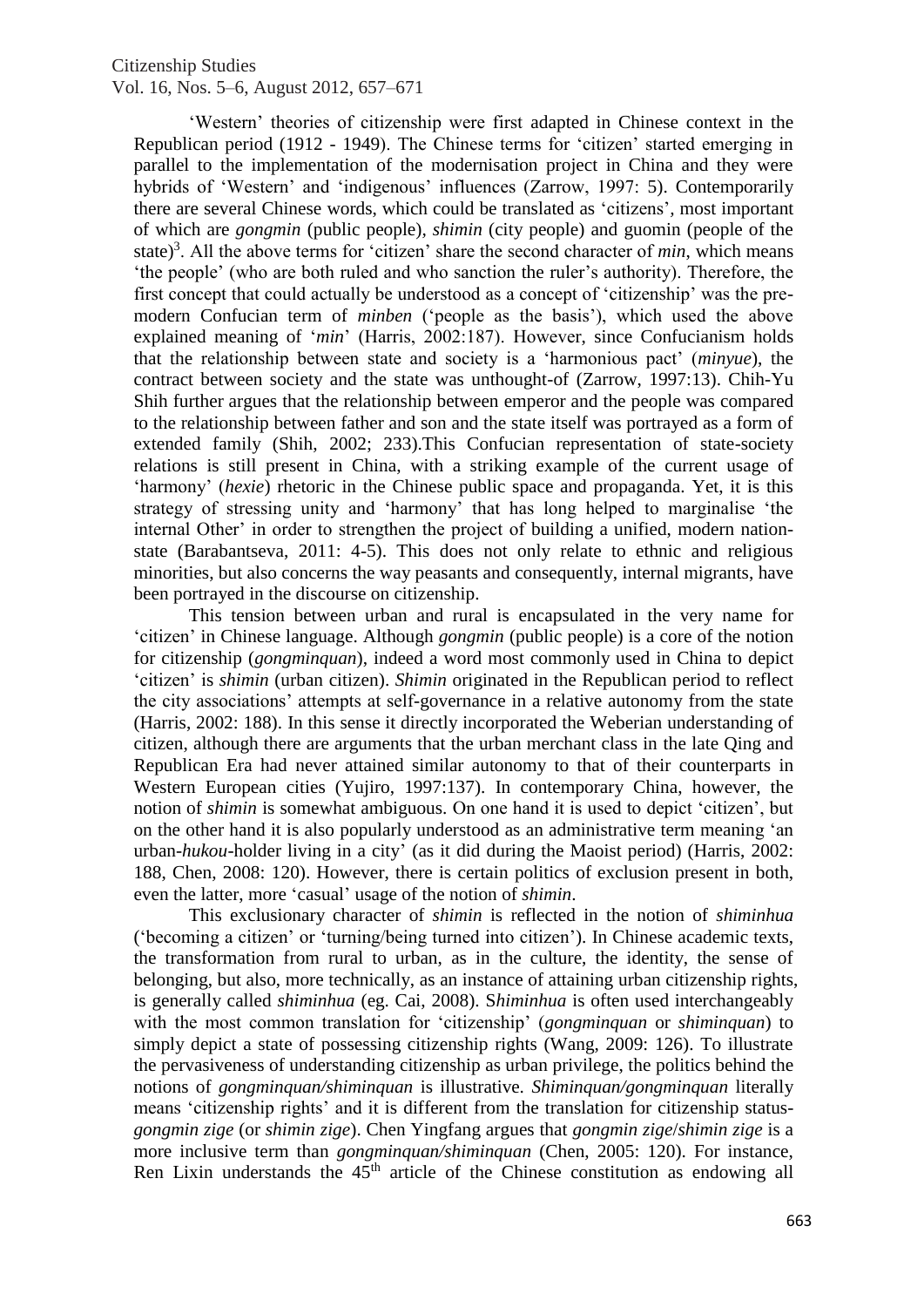Chinese citizens (*gongmin*), including migrants, with 'citizenship status' (*gongmin zige)* (Ren, 2010: 63). The notion of *gongminquan/shiminquan,* on the other hand, although originally it was simply a translation of the English word 'citizenship', it came to represent the privileged state of those, who 'possess urban *hukou* endowing them with social rights of citizenship and a privileged identity of urban citizens' (Chen, 2005: 120). The term *shimin* is therefore a *de facto* marker of the boundary between those who 'have citizenship rights' and those who do not, and between those who deserve to be identified as 'citizens' and those who do not. It can be said that in contemporary China, the exclusionary and orientalised Weberian understanding of citizen indeed pertains to those who are *de facto* endowed with citizenship rights, status and identity.

#### **Why 'indigenous' theories do not challenge orientalism – instrumental application of 'Western' and Chinese theories**

So far, I have presented the process of the incorporation of 'Western' concepts of citizenship as theory and praxis and their hybridisation with Chinese philosophical foundations. In order to better understand why looking for 'alternative' conceptualisations of citizenship in Chinese academia is not tantamount to citizenship 'after orientalism', I will now demonstrate how both 'Western' and Chinese influences are played out in Chinese academic texts in the wider context of political struggle.

While both 'Western' and 'indigenous' Chinese theories have served as a foundations for contemporary understandings of citizenship, it is 'Western' theories that dominate Chinese scholarship on citizenship. Chinese academics have been borrowing 'Western' (mostly positivist) theories of citizenship, migration, urbanisation and integration because incorporation of 'Western' theories is often seen as a necessary hallmark of emphasising their 'scientific', and therefore true, accurate and unarguable quality. This belief in 'science' is reflected in a widespread application of positivist methodology in Chinese academia (large-scale statistical study, discourses of linear progress, quantitative over qualitative methods of research and usage of 'scientific' theories and vocabulary) (eg. Ren, 2010, Mao and Wang, 2006, Mao, 2009)<sup>4</sup>. Such methodology reflects belief in science and linear progress, and resonates with dominant discourses in China. For instance, in order to convince the readership that the equal citizenship rights between migrant and urban-*hukou-*holding workers are essential attributes of a modern and progressive nation-state, Ren Lixin (2010) evokes Marshall's theory of citizenship, which presents the development of citizenship rights in an evolutionary manner from civil, to political and social rights. He explains that Marshall's theory is accurate because it describes a 'natural process' of development of rights and something that has already turned into 'common knowledge' (Ren, 2010: 63).

On the other hand, while the incorporation of Chinese theories remains popular, it seems to be done more *ad hoc* (rather than systematically) and is done instrumentally. Chinese theories are evoked to justify the uniqueness of the situation of migrants in China (and more generally – of citizens, civil society and society-state relations in China) by presenting it as 'Chinese exceptionalism' which 'cannot be simply explained by Western theories'. Such rhetoric is vividly reminiscent of European academia's usage of orientalist practices for state-building purposes, as discussed earlier in this paper. Indeed, while many have looked at orientalism as a political instrument of Western countries, some scholars have pointed out how orientalism has been reappropriated within China in the same way as it has been used in the West – to distinguish oneself from the Other (in this case Occident, rather than the Orient) for political purposes.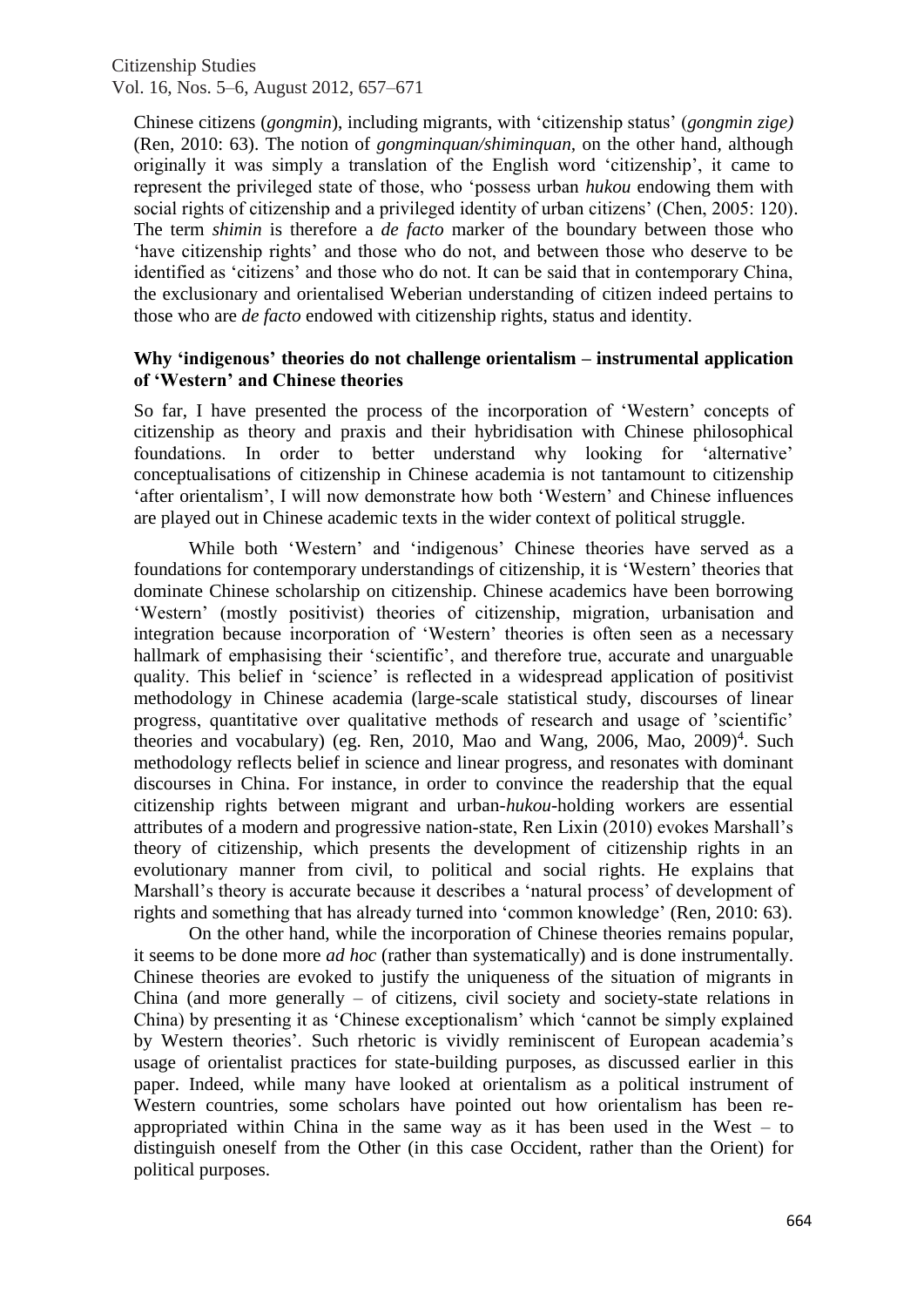Xiaomei Chen proposed (1995: 4-5) that such instances of re-appropriation of orientalism within the state and academic discourse in China should be called 'Occidentalism'. She argues that it is impossible to divorce Western influence from what is 'authentically Chinese' because what is 'authentically Chinese' 'has already been "contaminated" and even constructed by cultural and inter-cultural appropriations that belong to the whole of Chinese-Western relationships' (Chen, 1995: 4). In a current trend-review of popular and academic publications on China, William A. Callahan points out that China is being increasingly represented as predestined to follow its own 'unique' way to modernity (2012a). Callahan argues that some authors both in China (eg. Pan Wei, 2009 and Mingfu Liu, 2010 quoted in Callahan, 2012a) and in the West (eg. Martin Jacque, 2009 and David Kang, 2007, quoted in Callahan, 2012a) support the 'Chinese exceptionalism' argument with selective readings of history and use essentialised categories of China and the West to convey their arguments. He points out that their scholarship is interestingly close to the Chinese government's official propaganda, and remains more of a political tool than a solid piece of research (Callahan, 2012a: 35-51). Similarly, Mayfair Young also argues that there is a Chinese version of orientalism and that too little attention has been paid to how orientalism has been re-appropriated in China (Yang, 2011: 8).

Here, I will extend this existing scholarship on Chinese re-appropriation of orientalism discourse by looking at how it is played out in the context of citizenship. Here 'Chinese exceptionalism' is not only used to suit dominant political discourse and achieve certain political goals in support of the state's propaganda. It is also employed to carve out space for certain social and political goals and agendas, which only seemingly applaud state propaganda. It often seems that Chinese academics somehow uncritically reproduce state's discourses across their texts. However, as discussed earlier, in relation to state-society model of relations in China, the mechanisms of resistance in the contemporary academic writings in China are not necessarily manifested in an open confrontation with the state-set discourse, but remain more conciliatory. While evoking 'harmonious society' (*hexie shehui*) as an ultimate aim (in line with the Party's propaganda aim), academics also use the word 'harmonious' as a justification of their critical stance towards the current system denying migrants social rights. Cai Jingcheng (2008), for instance, says that the 'process of turning migrants into (urban) citizens (*shiminhua*) promotes urban harmony', by which he means that only if migrants attain citizenship rights which are granted to urban *hukou* holders, can there be a truly 'harmonious society'.

Similarly, Mao Dan's incorporation of the neo-Confucian rhetoric that the statesociety relationship in China is modelled after the father-son relationship seems to be only superficially subscribing to the government's propaganda. He compares different patterns of state- civil society relationships to different types of father-son relationships ('if father is authoritarian, son becomes handicapped'; 'if father is weak, son becomes unrestrained' etc.). He concludes that the model of 'friendly relationship' between father and son (*fuzipengyouxing*) is the best, as it allows greater freedom in moulding the type of son (citizen) which is the most desirable for the society. Therefore, he makes a wishful recommendation for the current state-society relationship not to remain an authoritarian father-handicapped son model but to be transformed into the relationship of friendship (Mao, 2010: 27-28). Through this usage of neo-Confucian analogy Mao indeed writes himself into the state-set and acceptable discourse, but he does it to express his reservations about the current state-society arrangement. Callahan (2012b) pointed out a similar process occurring among intellectuals-artists in Shanghai, when they willingly participate in the dominant state discourse, yet they manipulate this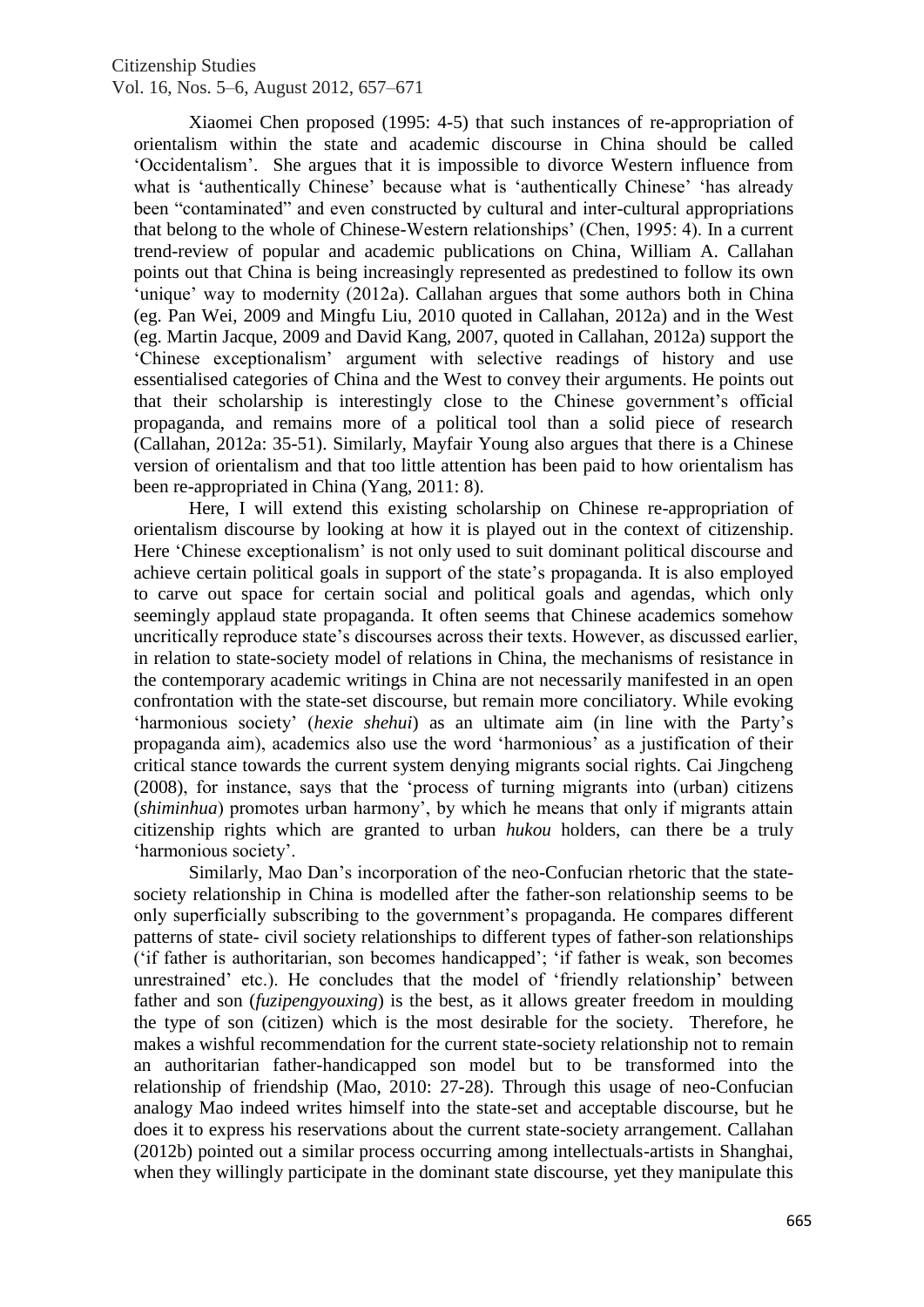discourse in order to reach their own goals of claiming public space for the 'new civil society'.

All in all, it seems that looking at the authors' usage of Chinese theories does not necessarily challenge orientalism. What emerges from the intermingling of 'Western' and Chinese theories in Chinese texts is rather characteristic of political power struggles whereby both strands of theories are used in order to justify academic arguments, and support appeals for change, but also to support state propaganda. It rather seems that the usage of Chinese theories and philosophical concepts leads to orientalised and essentialised understandings of the Self, as it better suits the state-led processes and discourses, especially nationalism.

## **Migrants in the citizenship narratives in Chinese academia – transgressing the boundary?**

However, what is also emerging in these academic texts are attempts to transgress the urban/rural divide. These moments of questioning are often triggered by the category of migrants, which by appearing as neither rural nor urban compels academics to rethink the rural/urban divide and the corresponding understanding of citizenship. This changing vocabulary and attitudes, I argue, more than the non-Western ideas of citizenship make citizenship 'after orientalism' possible.

Chinese rural migrants who have been the main engine behind the rapid urbanisation process have long been portrayed as outsiders and criminals, or at best as a backward (under)class in the media and urban space (culminating in practices such as walling migrant communities in Beijing (He, 2010)). As they have been treated similarly to peasants, as non-urban, they have also become the Other against whom the image of the modern, urban, middle class citizenry has been created. In academia, similarly to wider representations, the vocabulary has long been pervaded with the narratives of migrants-criminal, migrants-peasants or at best migrants-victims, even if such portrayal is evoked to explain the need for change in the current situation of migrants in China. It is often in this context that the discussion on migrants' citizenship is being conveyed. Cai Jingcheng, for instance, lists the 'inferiority complex' and criminal behaviours among migrants as those aspects, which can be best tackled by 'the transformation [of migrants] into (urban) citizens' (*shiminhua*) (Cai, 2008: 69-70). By 'turning [migrants] into citizens' Cai means a thorough process of transformation of migrants' very identities and ways of life:

While treating migrants kindly and helping them to shake off their poverty, the society should also help migrants to undergo a gradual process of 'becoming (urban) citizens' (*shiminhua*); to allow them to participate in the fruits of industrialisation and urbanisation processes (…). The vigorous progress of urbanisation advances the process of 'turning migrants (*nongmingong*) into citizens' (*shiminhua*). (…) The process of urbanisation is also the process which involves the transformation of rural identities into (urban) citizens' identities; [this process of 'turning into (urban) citizens' involves following changes:] employment in the non-rural sector, modernisation of lifestyle, urbanisation of accommodation and production [and] the socialisation into the welfare benefits system.(…) Therefore, progress of marketization of agriculture, urbanisation and turning migrants into (urban) citizens is the only way towards a realisation of the humanitarian [aim] of the development of the harmonious society (Cai, 2008: 70).

In the majority of narratives the process of 'becoming citizens' (*shiminhua*) is understood as the migrants' ultimate need and aim. The majority of academics use this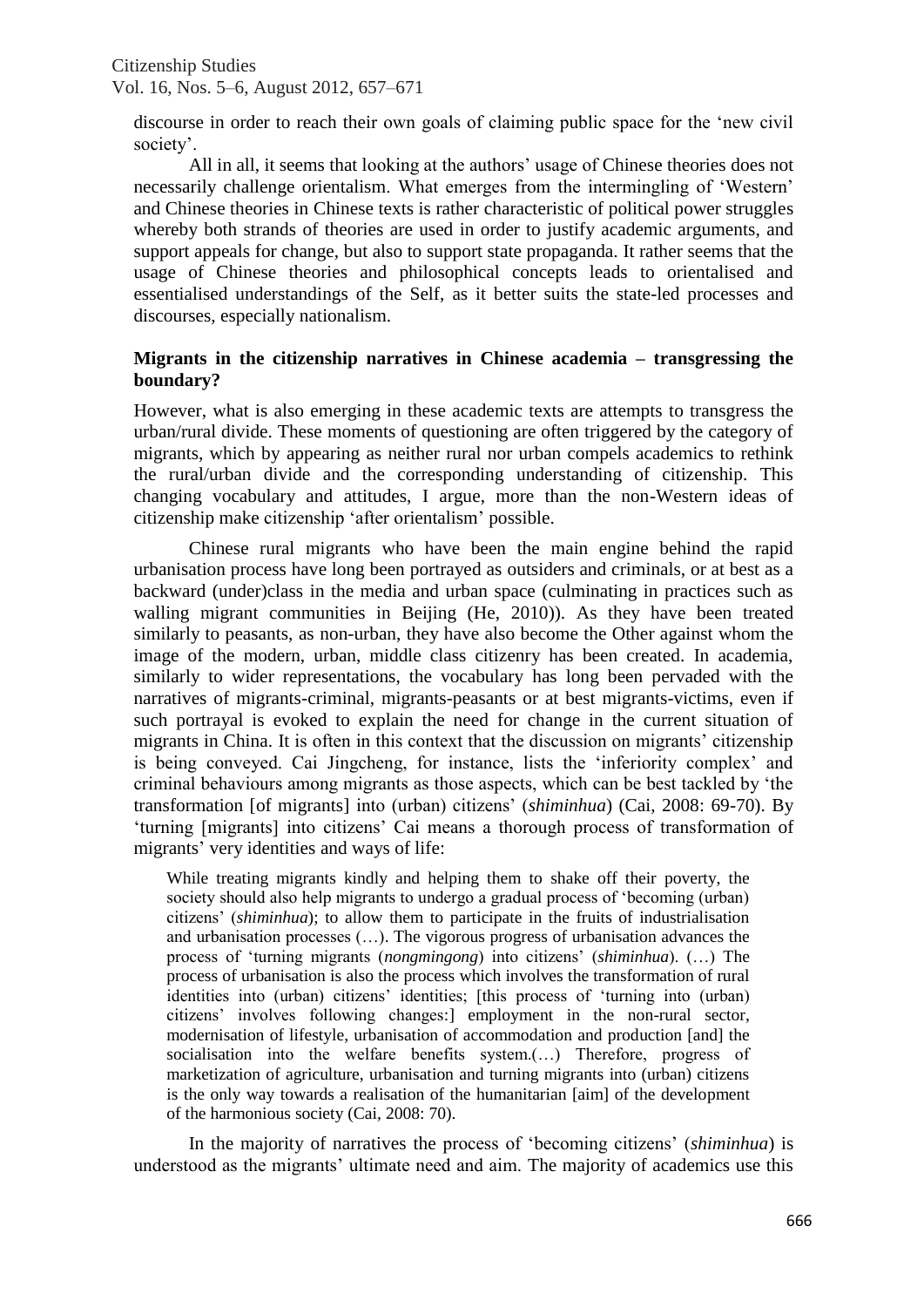kind of migrant-victim narrative to make requests for migrants' 'rightful access to social benefits', 'education rights for their children' 'respect for physical labour' etc. (Fan and Mao, 2008, Cai, 2008: 69, Chen, 2005: 121). However, this process also means refusal, rather than acceptance, of the pre-existing (rural) identities of migrants. In this dominant narrative the process of 'becoming (urban) citizen' is the process of replacement of rural identities with one of 'a better kind'; modern and urban. Rural is not only portrayed as the inferior; rural migrant is an unfortunate victim of the underdevelopment of the countryside, and an answer to her/his problems is to 'become (like) an urban citizen'.

In popular imagination, the disparity between the backward rural and modern urban is rarely challenged. However, there is limited questioning of this boundary taking place in the academia. This questioning takes form of the twin processes of naming and narrative-setting, which re-draft and problematize group boundaries.

The first one, naming, is the way the migrants have been portrayed through the use of particular names and definitions. The other process is the one related to the narratives through which migrants have been represented, and which remain closely intertwined with the labelling process. I will argue that the shift from the vocabulary and narratives which represent migrants as passive victims to those recognising migrants' identities and problematising current conceptualisation of citizenship in China are also those which challenge its internal orientalism.

## *Questioning the boundary through new practices of naming; from xinshimin to deconstruction*

Some academics call migrants 'new urban citizens' (*xinshimin*) (eg. Mao, 2008: 52), which although it does not question the boundary, it attempts to re-draft the position of migrants in the popular imagination. This attempt is also innovative, as Mao Dan does not imply that migrants have to swap their *hukou* to an urban one to be worthy of the label of 'urban citizens', but rather that the very fact of them living and working in the city is already deserving of the new label. Although there is no serious deconstruction of the category of migrants as a group, by redefining migrants as 'new citizens' he shifts the boundary between citizens and non-citizens and breaks away with the dominant *hukou* narrative. These instances of a more inclusionary vocabulary are worthy of attention as there is still little questioning as to why all migrants are instantly perceived as a unified group with certain indispensable characteristics.

This representation of migrants as 'a unified group' is encapsulated in the label of 'peasant workers' (*nongmingong)*. Chen Yingfang claims that the popularisation of the label of 'peasant workers', resulted in the prejudiced attitudes towards migrants as transient, uprooted 'third group', belonging to neither rural, nor urban (Chen, 2005: 130). Chen criticises the temporality embedded in the notions of *nongmingong* and 'floating population' (*liudongrenkou*) not necessarily because migrants indeed do not return to their native place in the countryside, but rather because such labelling outright denies the right for migrants to permanently associate with the city. Such a situation is even more dramatic, since the label of 'peasant workers' is hereditary and passed down to children, even if they grow up in the cities and might never set foot in the native place of their parents (Chen, 2005: 131). He proposes to move beyond the rhetoric of rights to see that migrants' situation also resides in aspects other than just their economic situation or formal *hukou* status, but that it also extends to elusive realms of language and perception (Chen, 2005: 132).

The process of re-naming, and more so, the questioning of the mechanisms behind this process are the steps towards re-drafting and problematizing of group boundaries. Some academics deconstruct the understanding of 'migrants' as a group.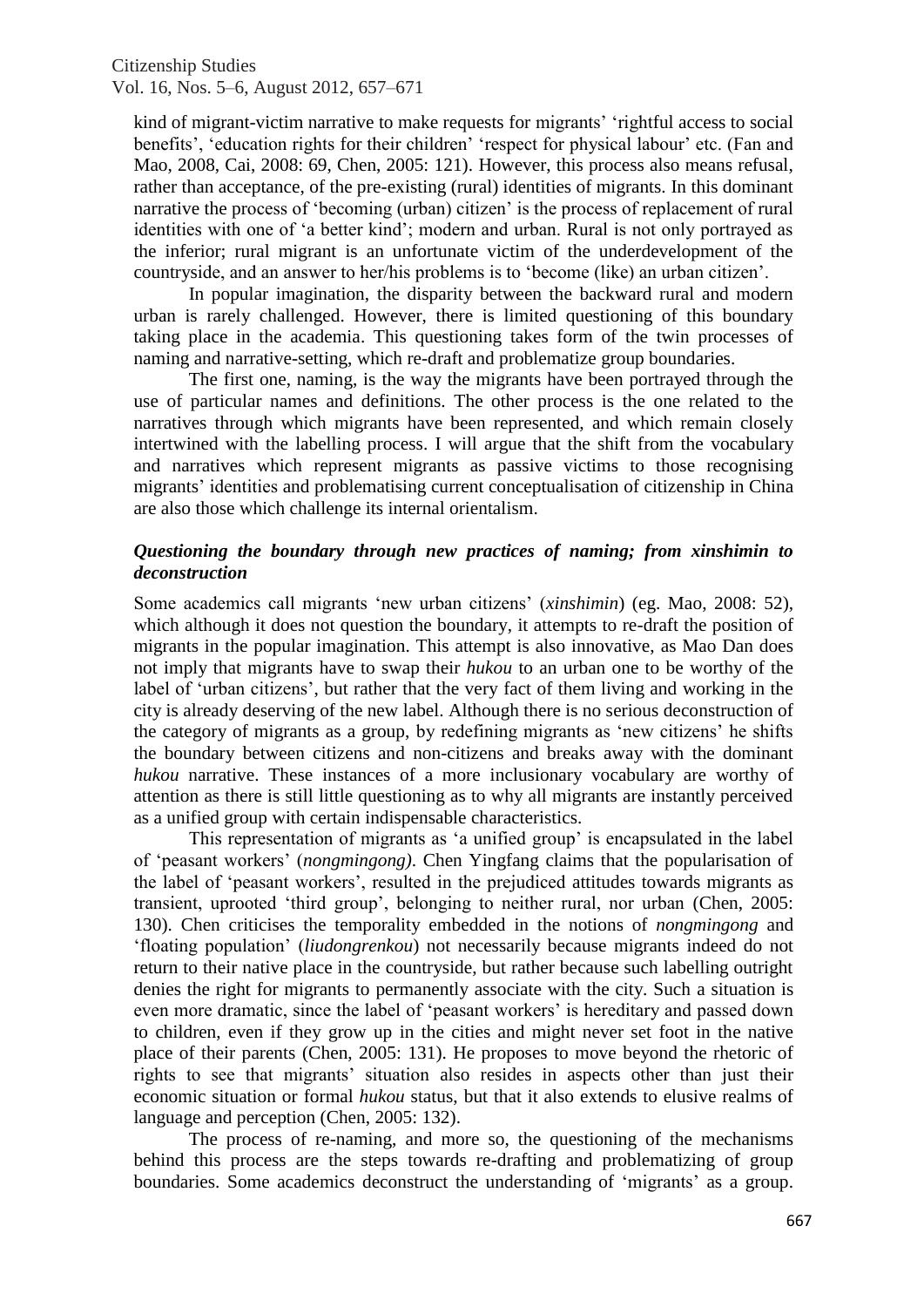Wang Xiaozhang, following Chen's critique of *nongmingong* and drawing on Benedict Anderson's idea of 'imagined community', concludes that the notion of 'peasant workers' (*nongmingong*) depicts a group, which came to life as an imagined construct in popular consciousness, and does not necessarily correspond with the 'real' identities and problems of migrants (Wang, 2009: 129). Using Wittgenstein's theory of 'family resemblance' he argues that *nongmingong* is just a category reflecting certain relations between exclusionary and recognition practices, rather than a fixed characteristic which can be applied to determine who is/is not a *nongmingong* (just like the resemblance between the members of a family is rather elusive and cannot be pinpointed) (Wang, 2009: 135). As such, he argues that 'there is a need [in China] to rethink anew the sociological conceptualisation of citizenship, to understand afresh who migrants are as a group; what they strive for and how they attain citizenship (*gongminquan*)' (Wang, 2009:133).

The new practices of naming range from including migrants into urban citizenry by calling them 'new urban citizens', criticising popular naming practices, especially the label of *nongmingong* as well as questioning the social imaginary of migrants as a unified group with indispensable characteristics. This process of re-naming is intertwined with the critique of the dominant narratives on migrants' citizenship.

#### *Questioning the boundary through change in narratives*

Wang Xiaozhang argues that recently there has been a shift from the predominant 'economic subsistence narrative' on migrants to the so-called narrative of 'status-politics'. While the first narrative represents migrants as a group preoccupied with economic struggle (Wang, 2009: 121-125), the second one represents migrants as a rights-bereft and passive group struggling for social rights associated with the *hukou*  system (*ibid:* 125-127). He believes that both narratives are missing some important points.

Firstly, academics who incorporate both of these narratives do not try to inquire into what it is that migrants really want or who they feel they are. Wang argues that describing migrants in terms of their need for survival and the economic criteria obscures other needs and behaviours, those clustered around their cultural, political and social needs (Wang, 2009: 123-124).

Secondly, both narratives do not allow for space to see migrants as people who cross the boundary between them and the city-dwellers through overlapping identities, other than those ascribed to them as a group. For instance, migrants form solidarities with other employees (who might possess urban *hukou*) when it comes to employment rights or with peasants when it comes to property rights (Wang, 2009:136). He puts forward a lengthy critique of authors such as Chen Yingfang and Dorothy Solinger, who use the 'status-politics' narrative, arguing that it restricts the understanding of migrants' citizenship to a single problem of *hukou* system. Wang argues that the biggest problem of migrants' subsistence in the cities is not the limitations associated with the *hukou* system, but rather the question of accommodation, wealth disparities and the discriminating attitudes related to perception of migrants as 'lacking quality' (Wang, 2009:130-131). The difference in the access to citizenship rights, as defined by Solinger, has been greatly transformed because of the encroachment of market rules which have already deprived urban citizenry of the majority of the privileges associated with the urban *hukou* (Wang, 2009*:* 132).

Here, he also problematizes the relationship between the 'status-politics' narrative (focusing on *hukou*) and the notion of 'turning migrants into citizens'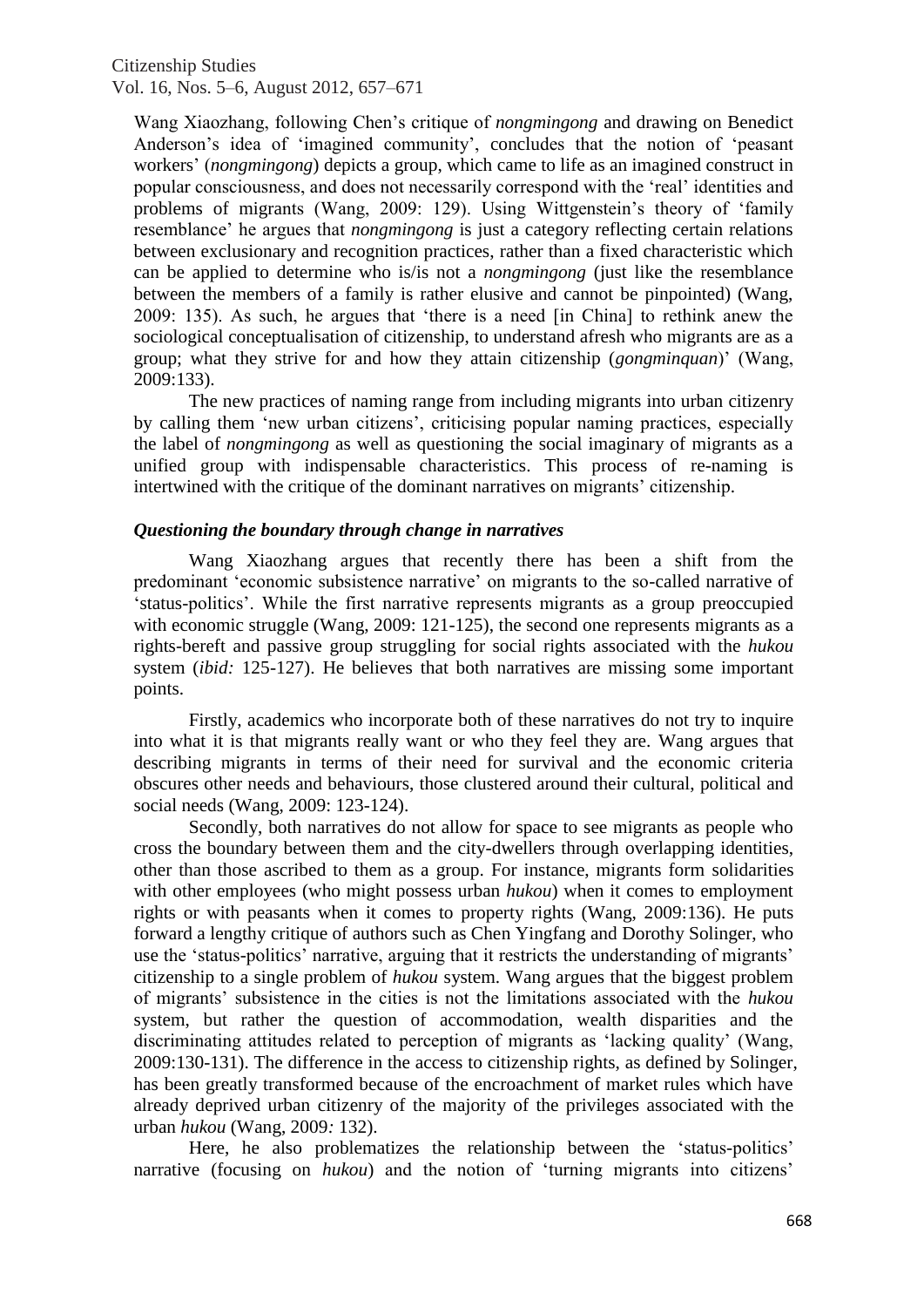(*shiminhua*). He argues that the process of *shiminhua* is treated uncritically in Chinese academia, and that it is too often associated with the one-way process of becoming included into the group of urban citizenry through acquiring of urban *hukou* social rights and the transformation of peasants' identities. Basing on Chantal Mouffe's 'The return of the political', instead of expecting migrants to transform their identities to fit urban categories, Wang postulates the 'recognition' of migrants' needs and identity (Wang, 2009: 133). Similarly, instead of appealing to grant citizens with urban *hukou*  rights, these very rights should be redrafted so that they can fit all groups (Wang, 2009: 132). He criticises the current understanding of 'citizenship' (*shiminquan)* as simply associated with the status of possessing urban *hukou*. He finally argues that the reconfiguration of relations between migrants and other groups will be achieved through change in relations between exclusion and recognition in the present-day understanding of migrants and citizenship in China (Wang, 2009: 135). In other words, the inclusion of narratives emphasising recognition of migrants' and rural citizenship identities (instead of those which merely focus on economic situation and the struggle for attaining urban *hukou*) has the potential to dissolve the boundary barring migrants from being recognised as 'citizens'.

Through critique of popular narratives and definitions of migrants' citizenship in China Wang Xiaozhang emphasises the fluidity of intergroup boundaries. Through deconstruction of the understanding of both *shiminquan* (urban citizenship) and *shiminhua* (being turned into citizen) he exposes that the meaning of citizenship can be understood alternatively – as based on relationship between exclusion and recognition, rather than on rights. By liberating the notion of citizenship (*shiminquan* and *shiminhua*) from its equation with the rights of urban *hukou,* or with being an urban dweller, he establishes that the understanding of citizenship in China does not have to retain its orientalised sense.

## **Conclusion**

In this paper I have illustrated how the inheritance of orientalised understanding of citizenship has been present in the Chinese academia not just in the form of essentialised categories of East and West, but also in the understanding of 'citizen' as necessarily modern and urban. This is so because such understanding of citizenship stems from 'internal orientalisation' of migrants, which re-enacts the modernist meaning of 'citizen' solidified in Weber's theory. I have argued that in the case of Chinese scholarship on internal migrants, the influence of orientalism is not necessarily challenged when 'Western' concepts are replaced with Chinese ones. Breaking away from the discourse of orientalism is rather seated in the academic attempts to overcome alienation of migrants as a group through re-representations of migrants as citizens and by questioning existing definitions of who is a citizen in China. It is through attempts to understand migrants not as a uniform group of 'peasant workers in need of being turned into (urban) citizens', but by emphasising the subjective character of group boundaries and by appealing for recognition of urban and migrant identities instead, that the transformation of migrants from Other into Self can be achieved. I argue that this kind of resistance to the dominant understanding of migrants as peasants-non-citizens rather than the search for non-Western ideas of citizenship in China opens spaces for citizenship 'after orientalism'.

#### **Acknowledgements:**

I would like to thank Elena Barabantseva, William A. Callahan, Astrid Nordin and David Tobin for their comments on the drafts of this article.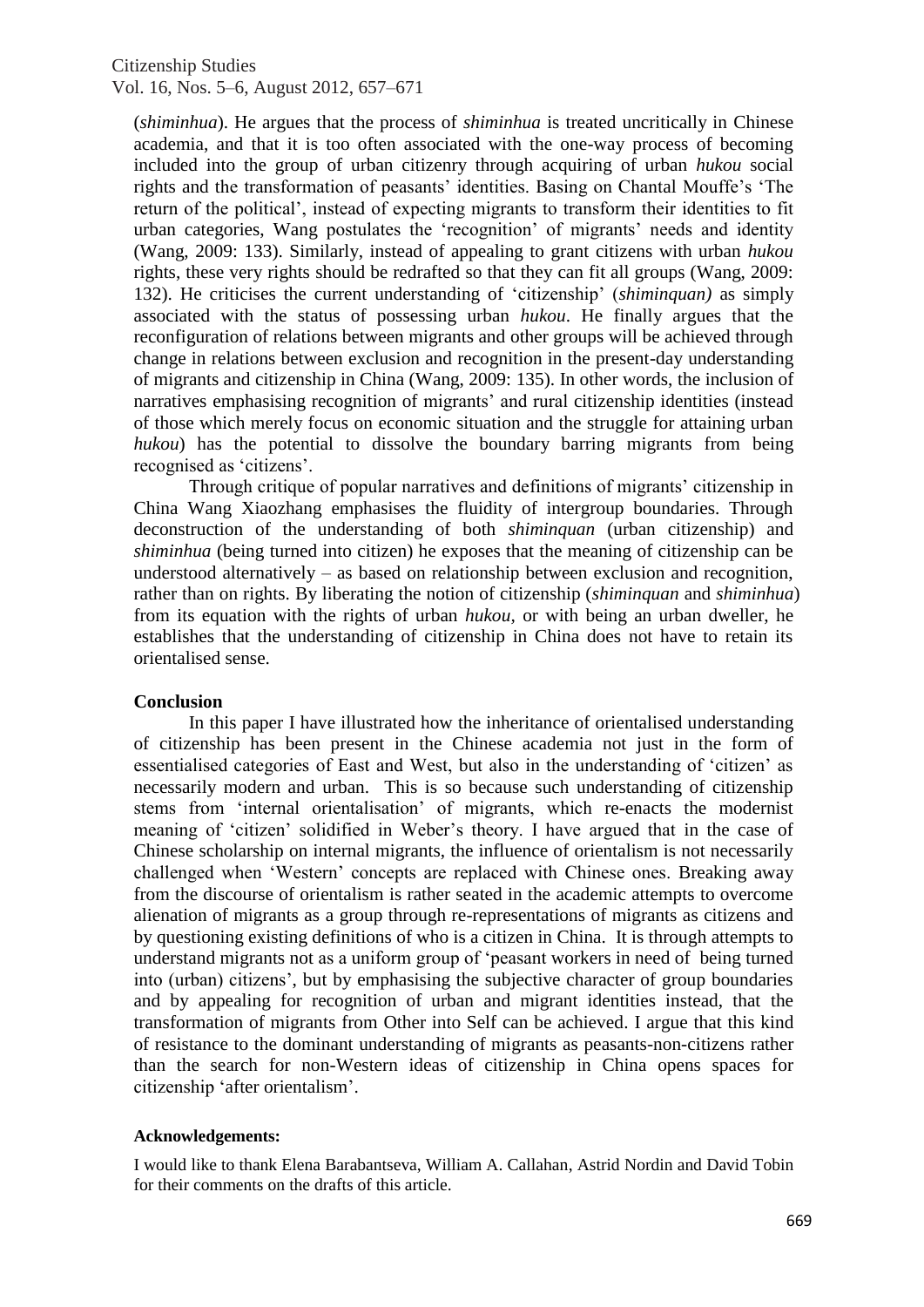- 1. While referring to Western European and American scholarship and philosophical foundations as 'Western' throughout this article might be viewed as a reproduction of orientalist categories, I find it necessary for the cohesion of the argument and to relate to literature on orientalism which uses these notions extensively. Throughout the paper I rather intend to demonstrate how the essentialised usage of these concepts hinders development of scholarship 'after orientalism'.
- 2. There is also a separate term for 'citizenship', as in 'passport holding' of (国籍 *guoji*), which I do not include into the discussion.
- 3. The criticism of such widespread and uncritical usage of 'Western' methods and concepts in Chinese academia was raised by Peng Xingting (2007: 67). His criticism, however, still echoes the anti-Western, orientalist and nationalist sentiments.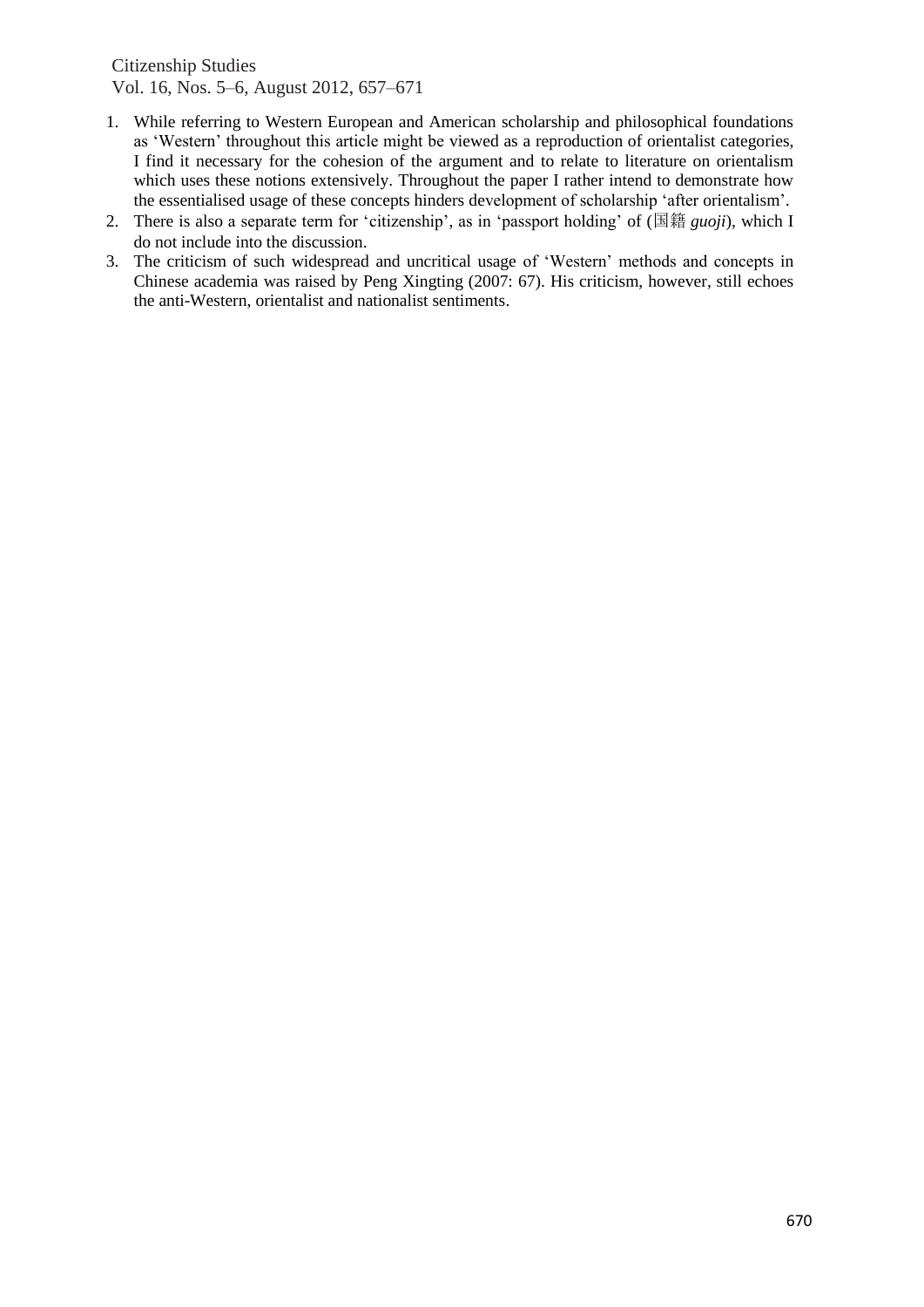## **References:**

- Amnesty International, 2007. *People's Republic of China. Internal Migrants: Discrimiation and Abuse. The Human Cost of an Economic 'Miracle'.* Amnesty International Report, Available from: <http://www.amnesty.org/en/library/info/ASA17/008/2007> [accessed 15 December 2011]
- Barabantseva, E., 2011. *Overseas Chinese, Ethnic Minorities and Nationalism: De-Centring China*. Oxon: Routledge
- Cai, J., 2008. Nongmingong shiminhua cujin chengshi hexie [Turning peasant labourers [migrants] into (urban) citizens promotes harmony in the city]. *Journal of Hubei Education,* 25(4), 68-70
- Callahan, W.A. (forthcoming 2012a) Shanghai's Alternative Futures: The World Expo, Citizen Intellectuals and China's New Civil Society. *China Information,* 26(2)
- Callahan, W.A., 2012b, Sino-speak: Chinese Exceptionalism and the Politics of History. *The Journal of Asian Studies,* 71(1), 33-55
- Chen, X., 1995. *Occidentalism: A Theory of Counter-Discourse in Post-Mao China.* Oxford: Oxford University Press
- Chen, Y., 2005. Nongmingong: zhidu anpai yu shenfen rentong ['Peasant labourers': the system's arrangement and identity], *Shehuixue yanjiu [Sociological Studies],* 3, 119- 132
- DaHeWang-DaHeBao, 2010. Tiqing lianghui daibiao weiyuan duncu jiasu huji gaige [A [joint] appeal [of 13 national newspapers] urging acceleration of the reform of hukou system was submitted to committee members representatives of the National People's Congress and Chinese People's Political Consultative Congress]. *People's Daily*, 01 March, Available from: <http://henan.people.com.cn/news/2010/03/01/459041.html> [Accessed 14 May 2011]
- Delanty, G., 2009. *The Cosmopolitan Imagination. The Renewal of Critical Social Theory.* Cambridge: Cambridge University Press
- Fan, W. and Mao, D., 2008. Tili laodong: gonggong fuwu shijiao toushi [Physical labour: Perspective from public services]. *Jingying Guanlizhe [Manager's Journal]*, 11, 50
- Gladney, D.C., 2004. *Dislocating China: Muslims, Minorities, and Other Subaltern Subjects.* Chicago: The University of Chicago Press
- Harris, P., 2002. The Origins of Modern Citizenship in China. *Asia Pacific Viewpoint,*  43(2), 181-203
- He, N., 2010. Migrants put behind fences, *China Daily,* 06 May, Available from: [http://www.chinadaily.com.cn/china/2010-05/06/content\\_9814616.htm,](http://www.chinadaily.com.cn/china/2010-05/06/content_9814616.htm) [Accessed 18 December 2011]
- Hsu, J., 2009. A State Creation? Civil Society and Migrant Organizations. *In:* R. Hasmath and J. Hsu, eds., *China in an Era of Transition. Understanding Contemporary State and Society Actors.* New York: Palgrave Macmillan, 127-144
- Hung, H., 2003. Orientalist Knowledge and Social Theories: China and the European Conceptions of East-West Differences from 1600 to 1900. *Sociological Theory,*  21(3), 254-280
- Isin, E.F., 2002. *Being Political. Genealogies of Citizenship.* Minneapolis: University of Minessota Press
- Isin, E.F. and Nielsen, G.M., eds., 2008. *Acts of Citizenship.* London: Zed Books
- Isin, E.F. and Wood, P.K., 1999. *Citizenship and Identity.* London: Sage Publications
- Mao, D., 2008. *Xijie gaijin yifen, pinzhi tishen yibu* [The details improve little by little, the quality advances step by step]. *Hangzhou Tongxun (Shenghuo Pinzhi Ban) [Hangzhou Communicate (Life Quality Edition)]*, 1, 52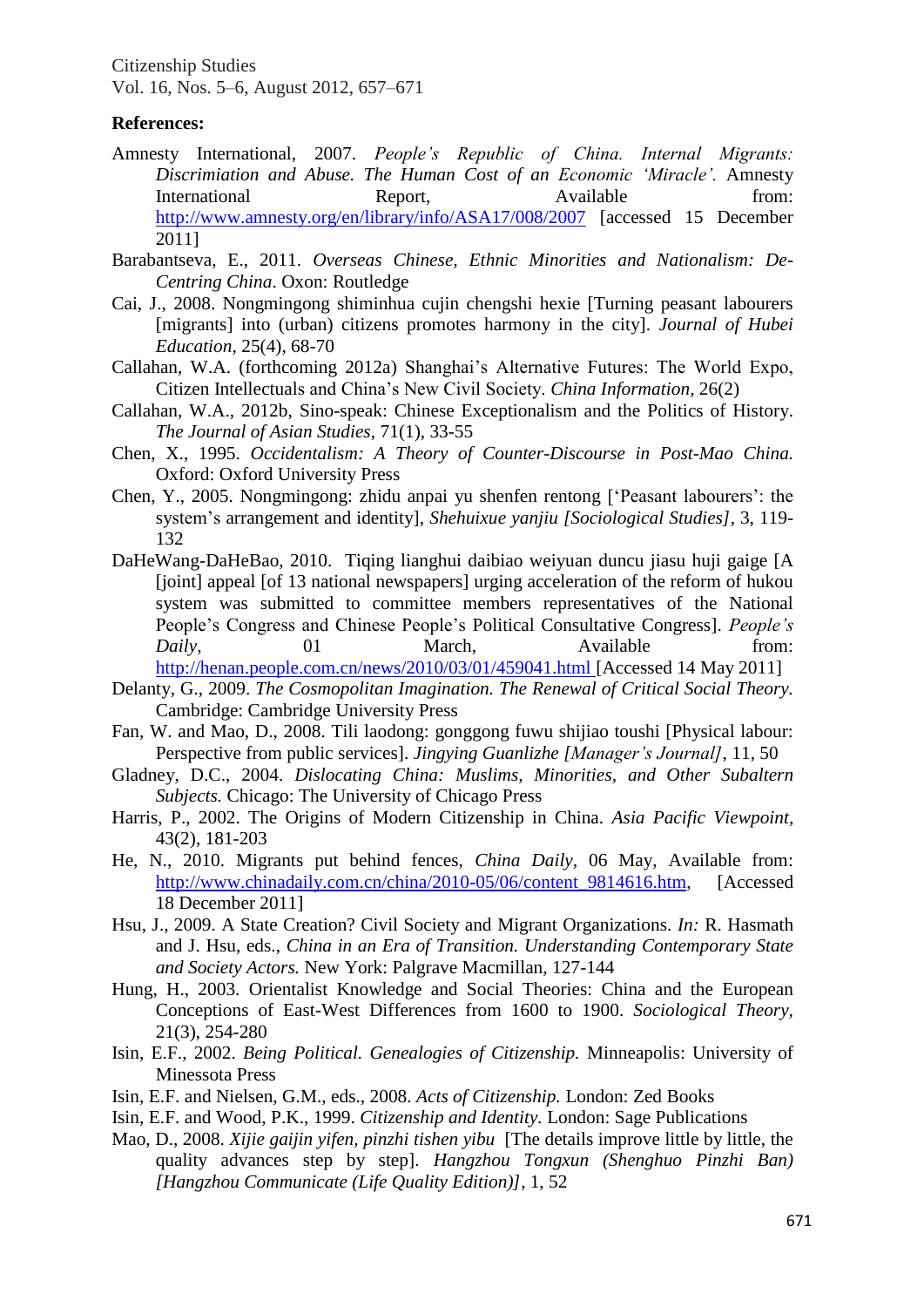Citizenship Studies

Vol. 16, Nos. 5–6, August 2012, 657–671

- Mao, D., 2009. *Quanli, huzhu yu renting: juese shijiao zhong de chengjiao nongmin shiminhua wenti* [Empowerment, interaction and self-identity: Role theory approach to the problem of turning suburban rural migrants into (urban) citizens]. *Shehuixue yanjiu [Sociological Studies]*, 4, 28-60
- Mao, D., 2010. *Zhengfu chuangxin: dui guomin shenghuo fangshi de yingxiang* [The innovativeness of the government: the impact on the citizens' lifestyles]. *Hangzhou (Women) [We, Hangzhou]*, 11, 27-28
- Mao, D. and Wang, Y., 2006. *Jshi nongmin weishenme buyuan zuo shimin – chengjiao nongmin de anquan jingjixue* [Why peasants from J City do not want to become (urban) citizens – Security economics of suburban peasants]. *Shehuixue yanjiu [Sociological Studies]*, 6, 45-73
- Pan, W., 2009. Dangdai Zhonghua tizhi: Zhongguo moshi de jingji, zhengzhi, shehui jiexi [Modern Chinese System: Analysis of the China model of economics, politics and society]. *In:* W. Pan, ed., *Zhongguo moshi jiedu renmin gongheguo de 60 nian [The China model: Reading 60 years of the People's Republic]*. Beijing: Zhongyang bianyi chubanshe
- Peng, X., 2007. Women geng yinggai you 'Zhongguo shijiao' [We should have more of the 'Chinese point of view']. *Xin Xibu [New West],* 2007(12), 67
- Ren, L,. 2010. Yu chengzhen zhigong pingdeng de quanli: nongmingong shehui baozhang zhidu de genben mubiao [Equal rights with the city workers: the fundamental aim of the migrant workers social security system]. *Ningxia Shehui Kexue [Journal of Ningxia Social Sciences],* 5, 62-65
- Said, E., 1978. *Orientalism.* London: Penguin Books
- Schein, L., 1997. Gender and Internal Orientalism in China. *Modern China,* 23(69), 69-98
- Shih, C.Y., 2002. Ethnic Economy of Citizenship in China: Four Approaches to Identity Formation. *In:* M. Goldman and E.J. Perry, eds., *Changing Meanings of Citizenship in Modern China*. Cambridge: Harvard University Press
- Soguk, N., 1993. Reflections on the 'Orientalized Orientals'. *Alternatives: Global, Local, Political*, 18(3), 361-384
- Solinger, D., 1999. *Contesting Citizenship in Urban China. Peasant Migrants, the State, and the Logic of the Market*. Berkeley: University of California Press
- Tang, H. and Li, J., 2008 Nongmin chengwei shimin youduoyuan? Disanjie nanfang shicun bao zhongguo nongcun fazhan luntan huiyi zongshu [How long until peasants will become urban citizens? The summary of the third conference of the Rural South [newspaper]'s Rural Chinese Development Forum]. *Shehui Zhuiyi Yanjiu [Social Theory Studies]*, 177(1), 144-146
- Wang, D., 2008. *Rural-Urban Migration and Policy responses in China: Challenges and Options*, Working Paper No.15, Bangkok: International Labour Organisation
- Wang, X., 2009. Cong 'shengcun' dao 'chengren': gongminquan shiyuxia de nongmingong wenti [From 'Existence' to 'Recognition': Issues of peasant workers in the view of citizenship]. *Shehuixue Yanjiu [Sociological Studies]*, 2009(1), 121-138
- Weber, E., 1976. *Peasants into Frenchmen: The Modernization of Rural France, 1870- 1914*. Stanford: Stanford University Press
- Weber, M., 1951. *The Religion of China. Confucianism and Taoism.* Glencoe: The Free Press
- Weber, M., 1963. *Economy and Society. An Outline of Interpretative Sociology, Vol.2*. Berkeley: University of California Press
- Whyte, M.K. and Parish, W.L., 1984. *Urban Life in Contemporary China*. Chicago: The University of Chicago Press